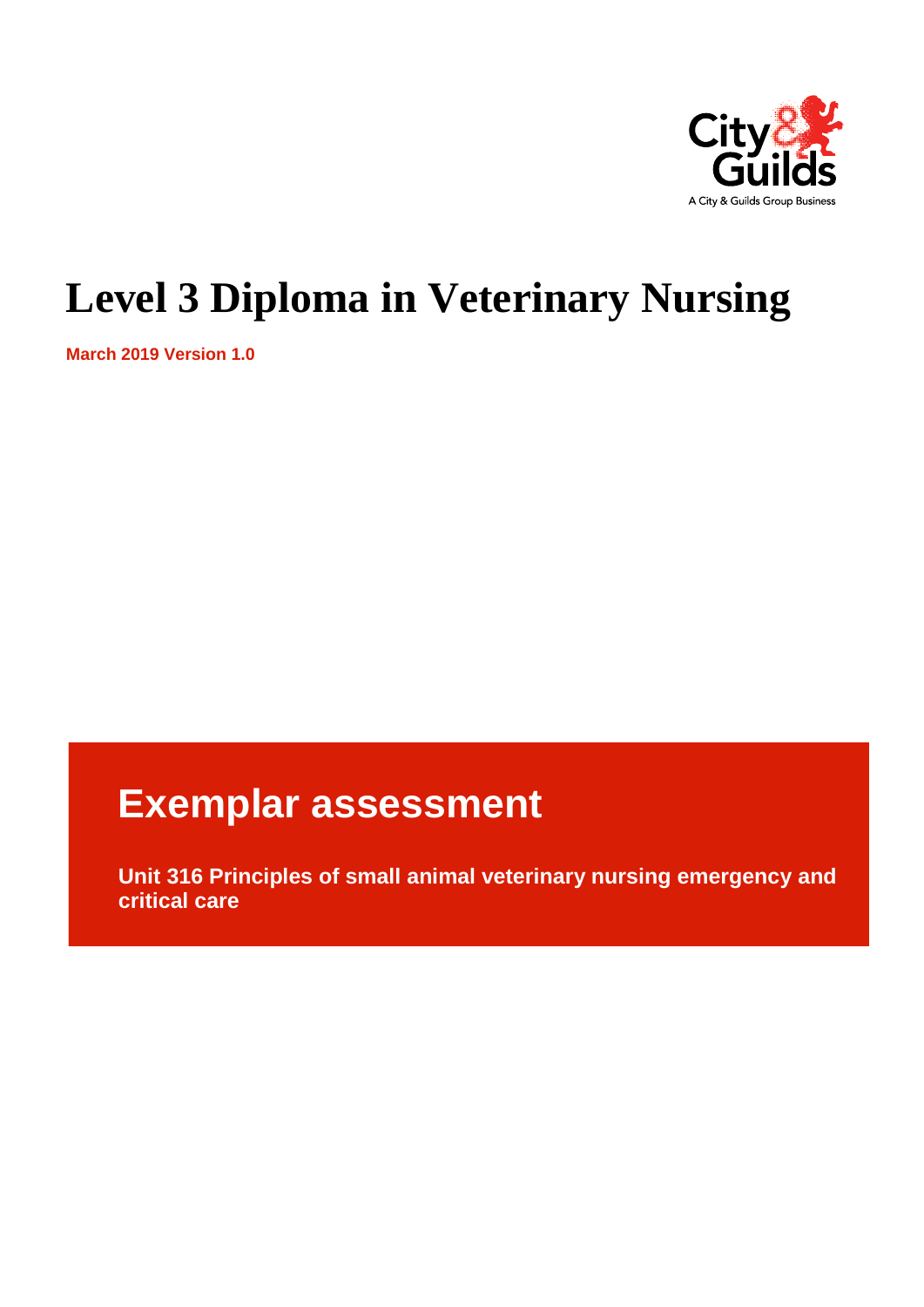

## **Note to centres:**

*The purpose of this exemplar assignment is to illustrate how centres may produce centre-devised assessments that meet the learning outcomes and assessment criteria of the unit.* 

*Please refer to the Mapping document or the 7457 Qualification Handbook on our website for detail on which units use centre-devised assessments*

*This example includes recording forms that should be used as a minimum. City & Guilds has provided a complete set of recording forms that may be used and the specific marking and grading criteria to be applied to all units. These documents are available to download from [www.cityandguilds.com](http://www.cityandguilds.com/).* 

*Centres are also free to design/use their own recording forms provided they meet agreed minimum standards between the Centre and their External Quality Assurer (EQA)..*

*This exemplar document includes the following examplar assessments, focussed specifically on Unit 316 Principles of small animal veterinary nursing emergency and critical care:*

- *1. Case study assignment*
- *2. Knowledge test*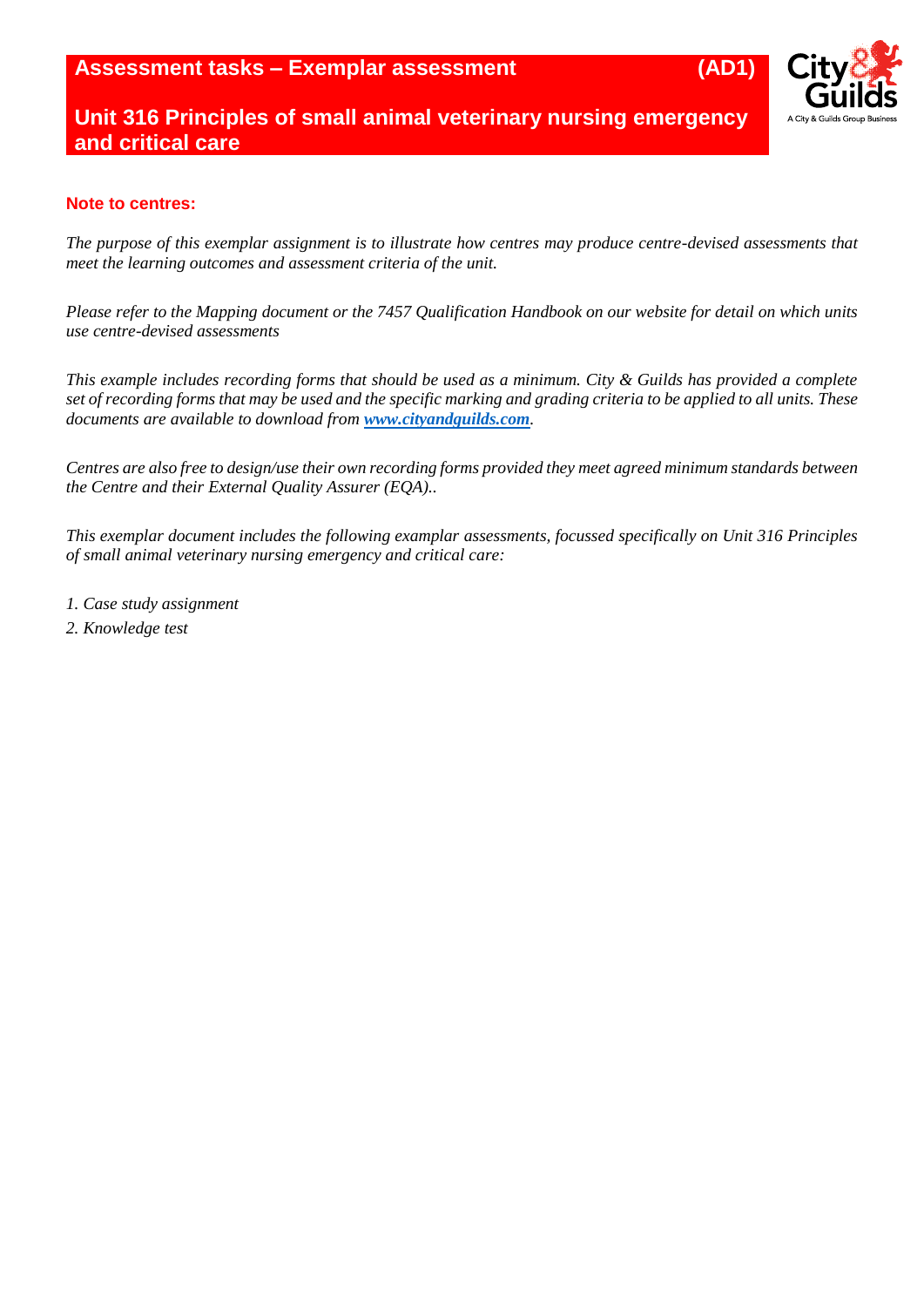

| Qualification                                 | <b>Assessment title</b>                                                                     |
|-----------------------------------------------|---------------------------------------------------------------------------------------------|
| Level 3 Diploma in Veterinary Nursing (7457)  | Assignment 316 Principles of small animal veterinary<br>nursing emergency and critical care |
| <b>Unit 316</b>                               |                                                                                             |
| Principles of small animal veterinary nursing | <b>Version</b>                                                                              |
| emergency and critical care                   | <b>Exemplar</b>                                                                             |
|                                               |                                                                                             |

| <b>Centre Name</b>   | <b>Candidate Name</b>   |
|----------------------|-------------------------|
| <b>Centre Number</b> | <b>Candidate number</b> |
|                      |                         |

## **Deadline date Start date**

## **Assessment conditions**

The allocated time for the completion of this assignment is **four** weeks.

**For Task 1:** You may complete this task under unsupervised conditions. A word limit of 3500 words applies to this task; any evidence above this limit will **not** be taken into account.

**For Task 2:** You must complete the test on your own under supervised conditions. This is a closedbook exam: no key texts are permitted during the test.

### **Location:**

### **Assessment Composition**

| <b>Task</b> | <b>Evidence</b>    | Unit coverage (LO & AC<br>references)                    | <b>Grading ref</b> |
|-------------|--------------------|----------------------------------------------------------|--------------------|
|             | Written case study | 2.1, 2.2, 3.1, 4.1, 4.2, 4.3,<br>5.1, 6.1                | P/X                |
|             | Knowledge test     | 1.1, 1.2, 1.4, 1.5, 2.3, 2.4,<br>3.1, 3.3, 5.2, 5.3, 6.1 | P/X                |

### **Plagiarism**

It is your qualification, so it must be your own work. Your assessor must be able to identify which work you have done yourself, and what you have found from other sources. it is therefore important to make sure you acknowledge all of your sources. You assessor can show you how to do this for the assessment you are doing.

### **Notes to candidates:**

- This assessment has been written to make sure you have the opportunity to show that you have met the learning outcomes of the unit.
- You will be marked against the assessment criteria of the unit and the grading criteria for the qualification. You should read these carefully before you start so you know what you need to do.
- You should make sure that you do your best in the assessment so that the evidence you hand in shows your best performance for this unit.
- You may ask your assessor for help in understanding the tasks, but all of the work you hand in must be your own work.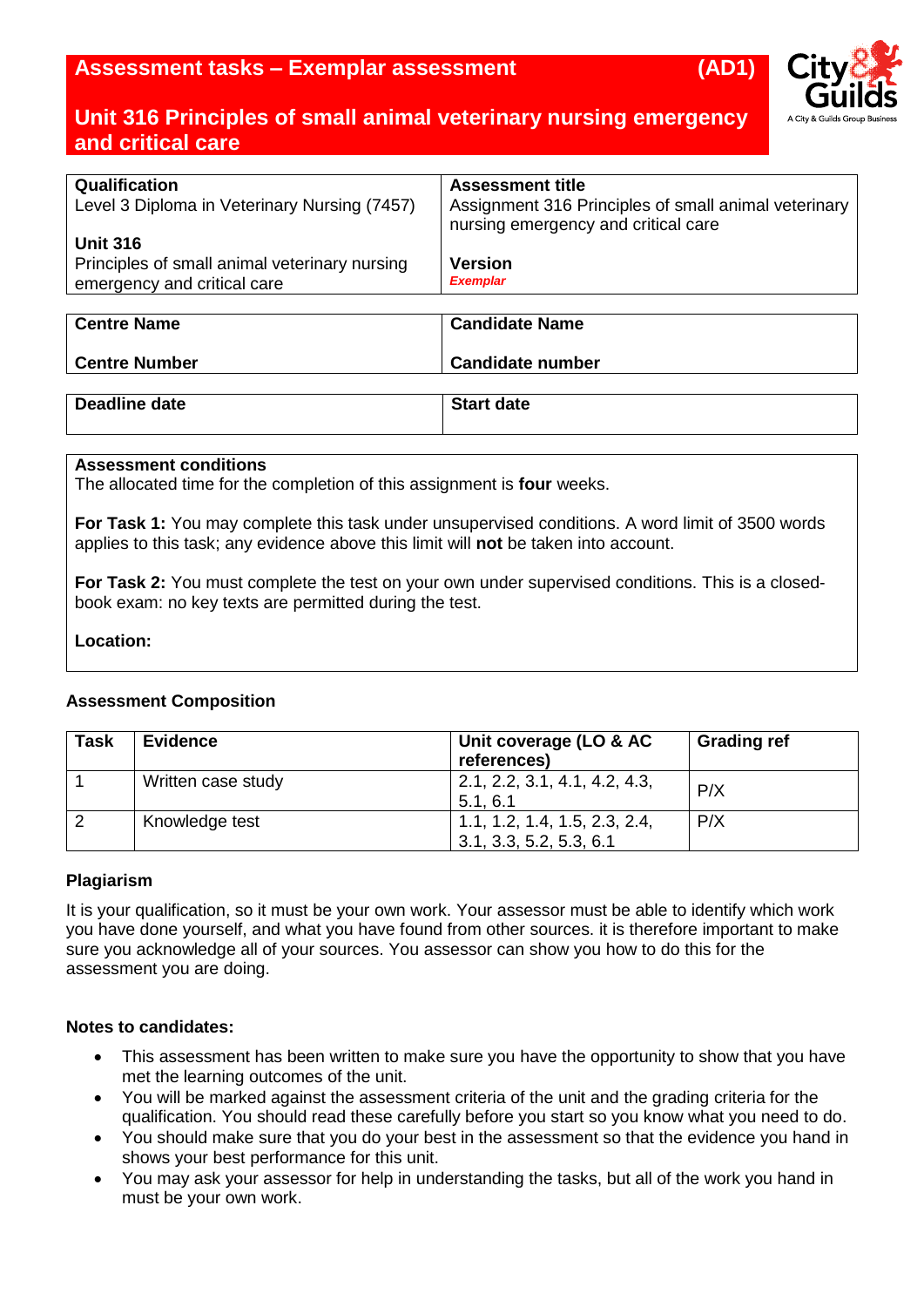**Assessment tasks – Exemplar assessment (AD1)**



**Unit 316 Principles of small animal veterinary nursing emergency and critical care**

 If you have a good reason for needing more time, you will need to explain the reasons to your assessor and agree a new deadline date. Changes to dates will be at the discretion of the assessor, and the centre may not mark work that is handed in after the agreed deadlines.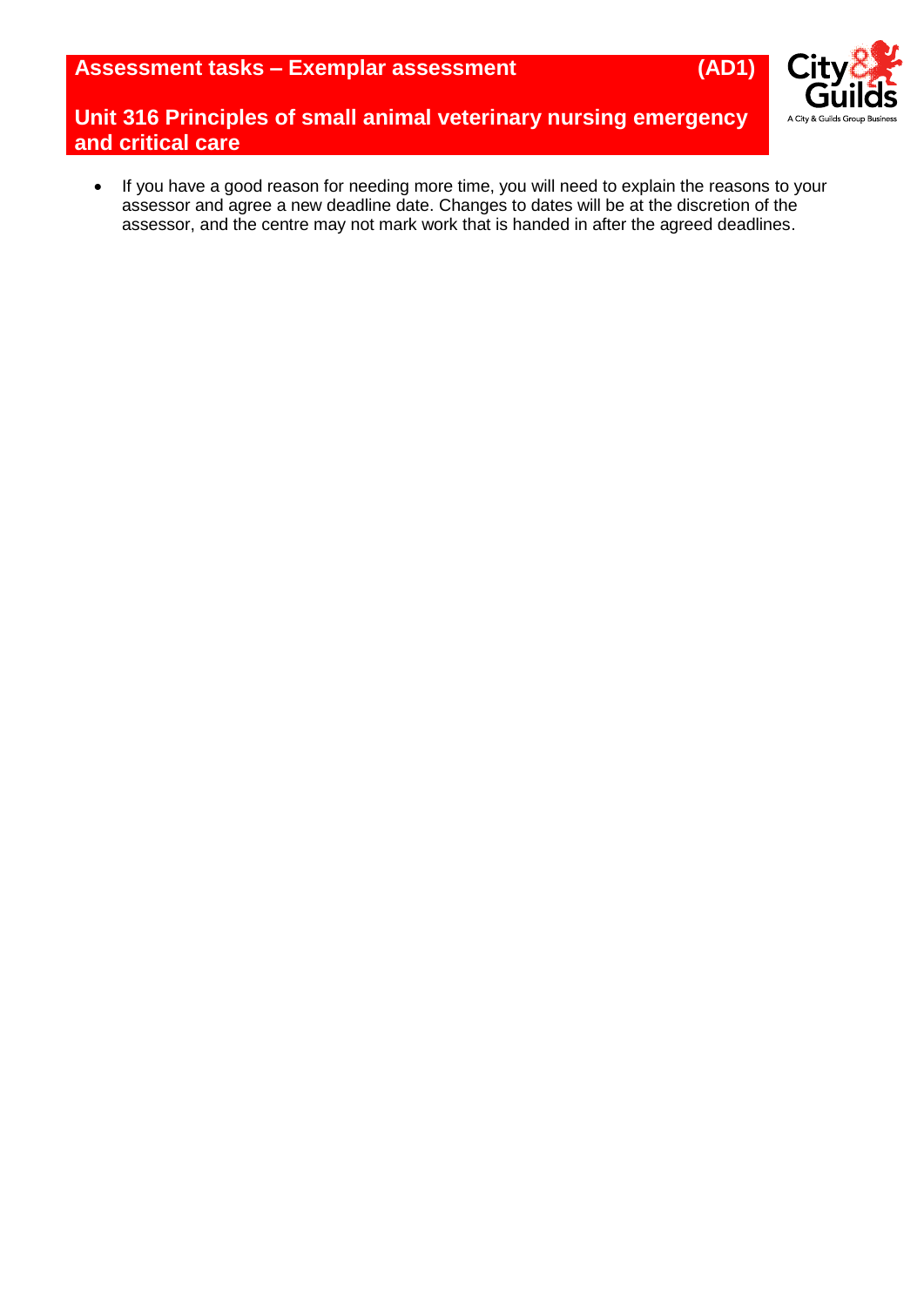## **Assessment tasks – Exemplar assessment (AD1)**



## **Unit 316 Principles of small animal veterinary nursing emergency and critical care**

## **Context for the case study in Task 1**

The aim of the assignment is to discuss the dynamics of nursing support for sick animals, using **three** chosen case studies from practice.

The **three** chosen case studies will cover a diverse range of emergency and critical care, including:

- Emergency case
- Trauma case
- Intensive care

A range of species must be addressed which must include cat, dog and exotics.

You must provide evidence of nursing of at least **two** of these species and the third may be referred to if no evidence has been accumulated in the given timeframe for the assignment.

All your cases must be real cases with which you have had extensive and active input in. They must be clearly identified with a suitable case identifier to ensure they can be audited against practice records if necessary.

## **Task 1**

Using the information in the scenario above, choose **three** relevant examples of your practice and produce a case study.

Your case study must be set out in the following format and include:

### **Patient information and identifier**

Species, breed, age, weight/size

Case identifier – should enable identification of the case for certification purposes but not compromise confidentiality outside the student's practice

### **Veterinary diagnosis and treatment**

**Overview** and **concise** explanation of:

- pathology
- diagnostic process
- medical/surgical treatment
- anaesthetic (if appropriate)
- follow up.

### **Nursing needs**

Using a model of nursing, identfy the patient's requirements for nursing care

 taking into account pathology, age, species, owners factors identifying actual and potential nursing problems.

Plan of nursing care, taking into account:

- in-patient care
- hand-over to owner and discharge.

#### **Nursing treatments**

Overview of nursing treatments and/or therapies, for example administration of medication, wound management, fluid therapy, oxygen therapy, given by the student. Include radiography and diagnostic tests if appropriate.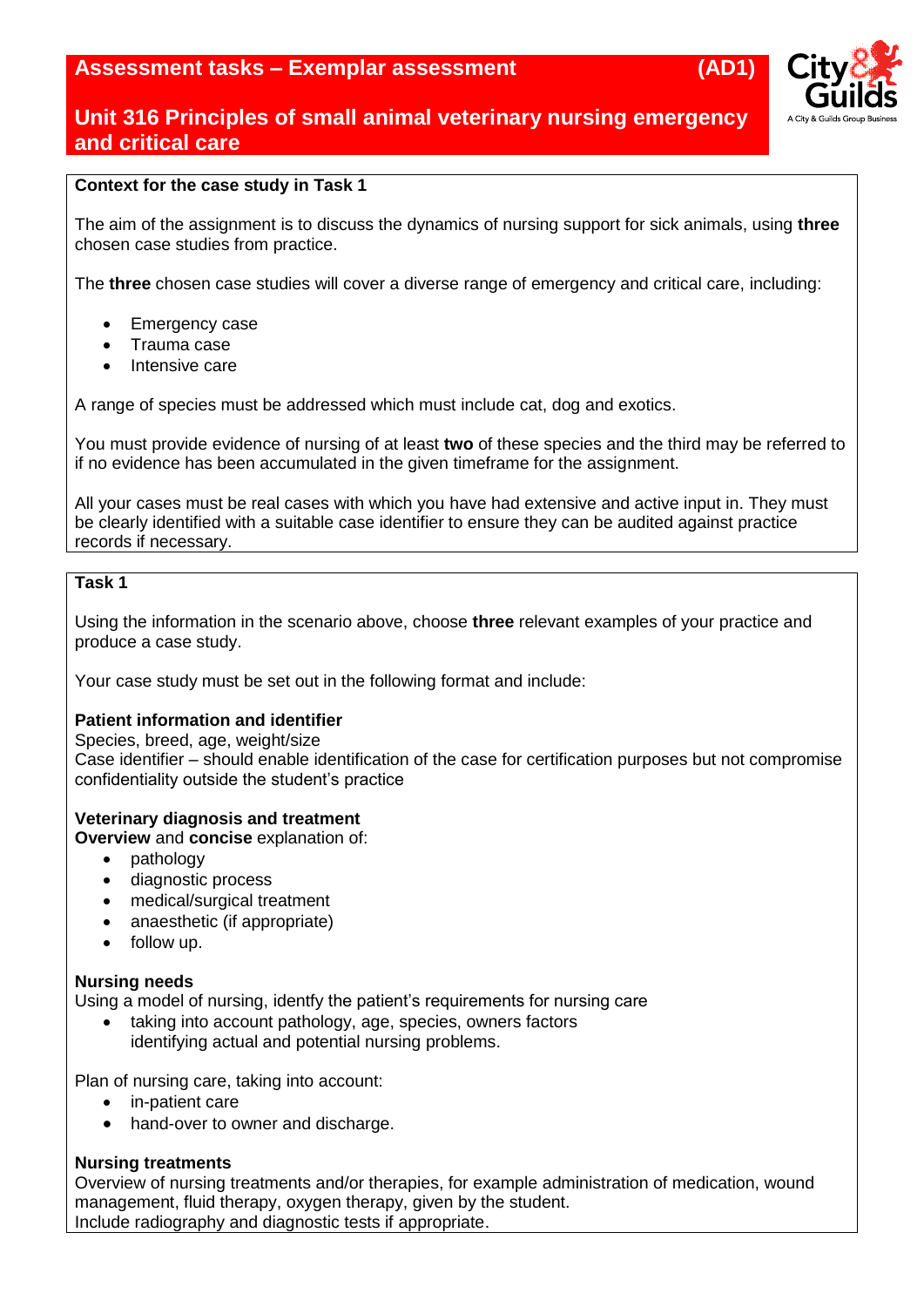

## **Discussion**

In-depth reflection on the care provided, critical analysis in the light of literature, identification of areas to develop/improve in practice.

## **References and bibliography**

Lists of cited literature and other background reading. Either the Harvard or Chicago system may be used.

## **Appendices**

Copy of the patient's actual nursing care plan and hospital sheets (suitably redacted to remove identification for confidentiality).

You must ensure that you:

- provide a **maximum** word limit of 3500 words to include a word count
- word process all your work
- submit all your work on time
- show the ability to make reference to and apply key texts and/or supporting materials
- explain the nursing needs of the animals concerned with reference to pathology and a chosen model of nursing
- reflect on the application of their chosen model (or practice-imposed) nursing model
- dscuss effectiveness of nursing care in chosen cases and explore possible ways in which this might have been improved (if appropriate)
- critically reflect on the issues raised and identify implications for the development of your nursing progress
- address all the required outcomes within this assignment; you should refer to this when discussing your case studies.
- avoid repetition and consider the use of appendices for areas of the learning outcomes that need only to be explained once.

An assignment that exceeds the stated word limit will not be marked over the specified word count.

## **Evidence to be handed in:**

• Case study

### **Make sure that you:**

- **filled in the front sheet correctly for all of your written work including the declaration of authenticity**
- **labelled any loose sheets or products carefully with your name and the qualification and assessment titles, and date.**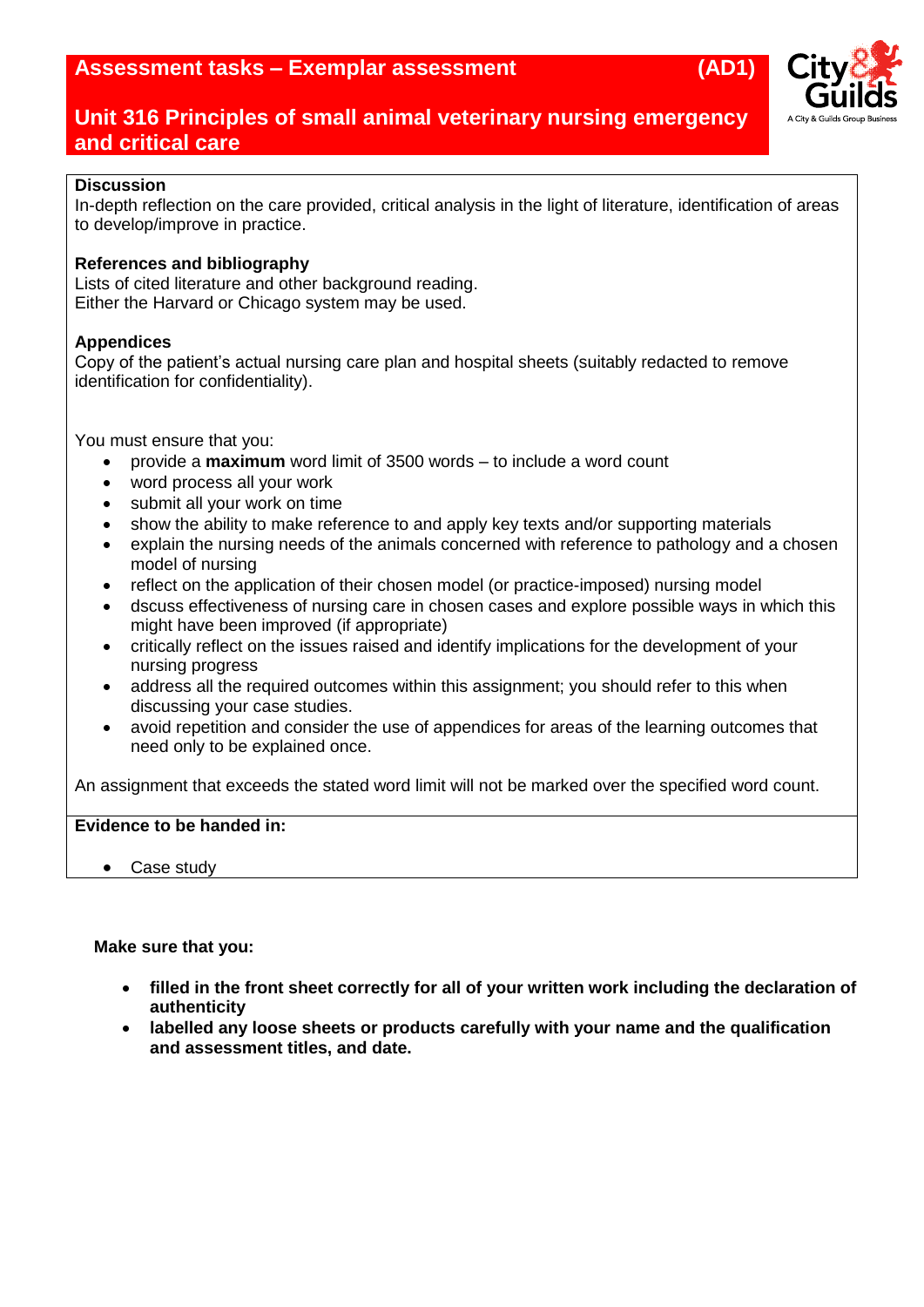**Assessment tasks – Exemplar assessment (AD1)**

## **Unit 316 Principles of small animal veterinary nursing emergency and critical care**

## **Task 1 Suggested resources and recommended reading (Harvard Referencing to be used):**

Aspinall, V (2008) Clinical Procedures in Veterinary Nursing. Butterworth & Heinemann

Battaglia, A (2001) Small Animal Emergency and Critical Care. Philadelphia. Saunders

Cooper, B & Lane, D & Turner, L (2007) BSAVA Textbook of Veterinary Nursing. Gloucester: BSAVA

Duke-Novakovski, T & Seymour, C (2008) BSAVA Manual of Canine and Feline Anaesthesia and Analgesia. Gloucester: BSAVA

Girling, S (2003) Veterinary Nursing of Exotic Pets. Blackwell Publishing

Gosden, C (2004) Exotics And Wildlife: A Manual Of Veterinary Nursing. Butterworth & Heinemann

Hackett, T & Mazzaferro, E M (2006) Veterinary Emergency and Critical Care Procedures. Blackwell Publishing

Hoad, J (2006) Minor Veterinary Surgery. Butterworth & Heinemann

Jones, M & Mullineaux, E (2007) BSAVA Manual of Practical Veterinary Nursing. Gloucester: BSAVA

Meredith, A & Redrobe, S (2002) BSAVA Manual Of Exotic Pets. Gloucester: BSAVA

Moore, A H (1999) BSAVA Manual of Advanced Veterinary Nursing. Gloucester: BSAVA

Orpet, H & Welsh, P (2002) Handbook of Veterinary Nursing. Blackwell Science

Veterinary Nursing Journal

VN Times

Vetlogic website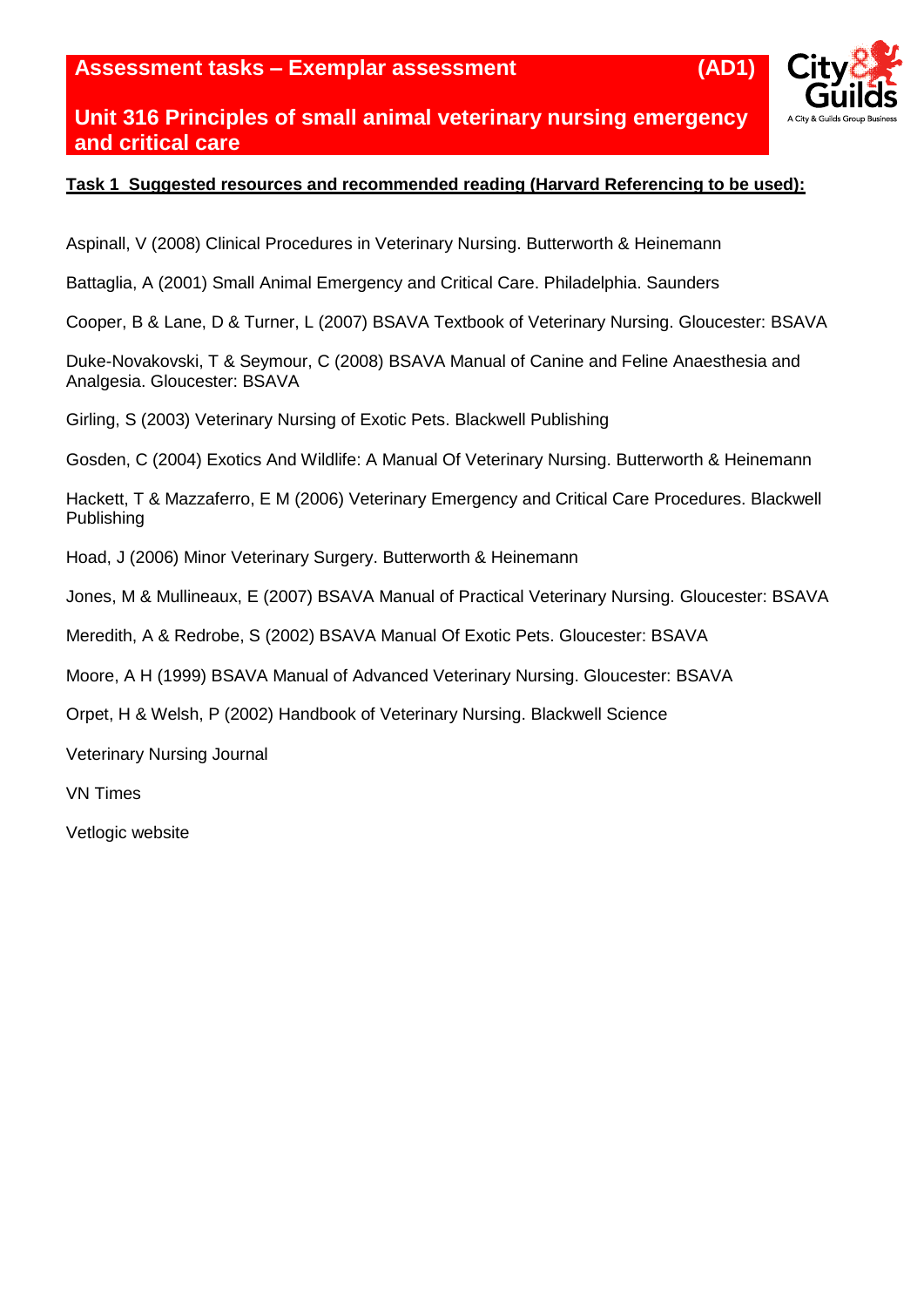

## **Task 2: Knowledge test**

# **Principles of small animal veterinary nursing emergency and critical care**

Time allowed: You should have the 90 minutes **Following** for this examination: • a pen with black or blue ink

### General instructions

- All questions do not carry equal marks. The maximum marks for each question are shown.
- Answer **all** 15 questions carefully. Some require short answers and some are multiple-choice which require you to circle the correct answer.
- The short answers should be written in the spaces provided.
- A pen with black or blue ink must be used to complete all questions. If additional separate sheets of paper are required please make sure each page is clearly labelled with your name.
- The exam must last 90 minutes, excluding reading time.
- Read each question carefully.
- Answer all sections. All parts of all questions must be answered.
- Dictionaries are not allowed.
- Under no circumstances must answer papers be removed from the examination room by the candidate.
- Marks will not be awarded for incorrectly spelt medical terms. Both UK English and American English spelling will be acceptable. Whichever form is used it should be applied consistently throughout the paper.

Candidate name: Date:

Enrolment number: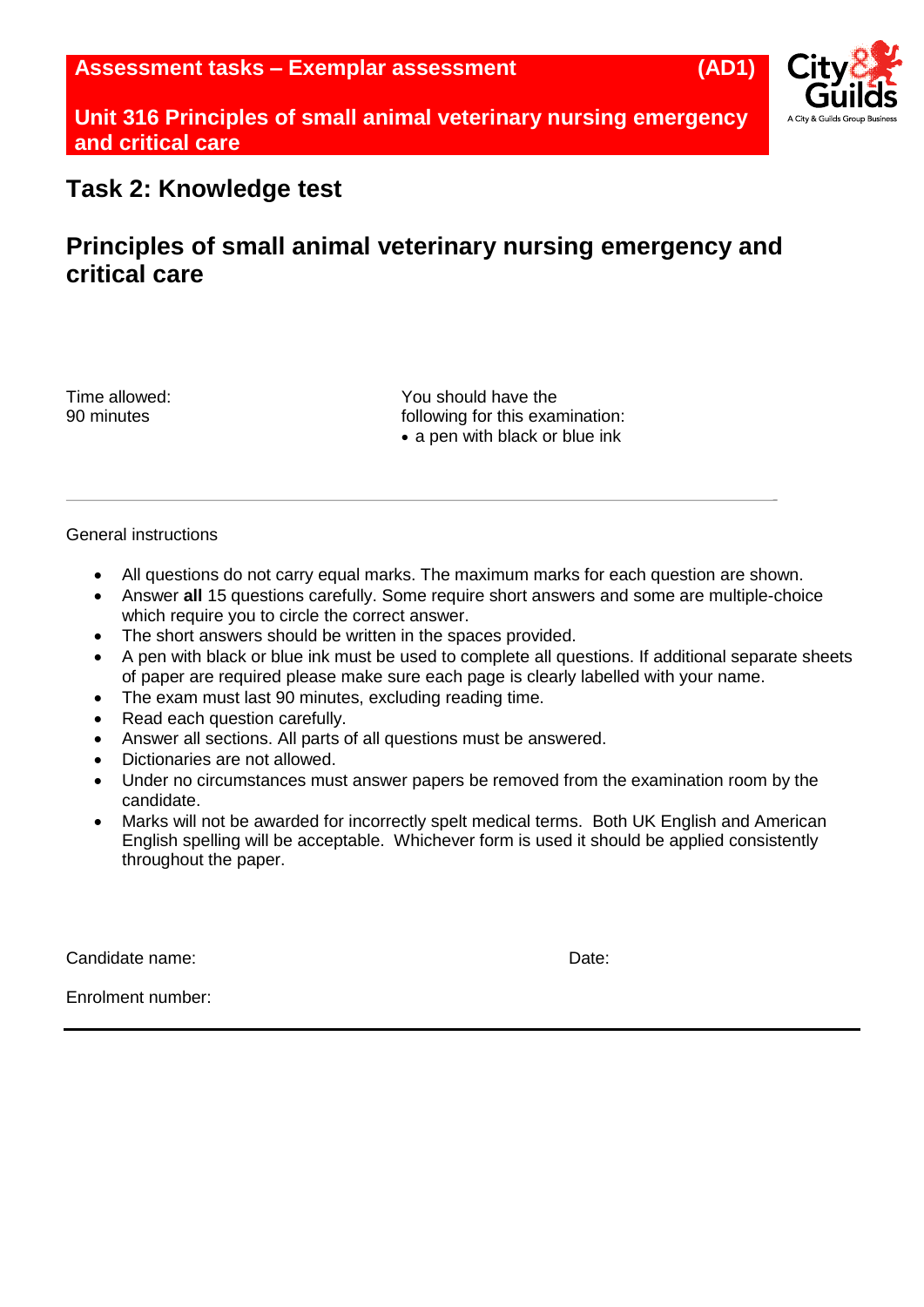## **Assessment tasks – Exemplar assessment (AD1)**



## **Unit 316 Principles of small animal veterinary nursing emergency and critical care**

1. a) State the **four main** aims of first aid.

|                                       | (4 marks) |
|---------------------------------------|-----------|
| b) State the four rules of first aid. |           |
|                                       |           |
|                                       |           |
|                                       |           |
|                                       | (4 marks) |

2. If an animal experiences conscious collapse, it is likely be triaged as which one of the following?

- a. Minor emergency.
- b. Life threatening.
- c. Urgent.
- d. Routine.
- 3. If an animal stops breathing, what should the **first** priority be?
	- a. Carry out artificial respiration.
	- b. Check patency of the airway.
	- c. Check for a femoral pulse.
	- d. Carry out cardiac massage.

(1 mark)

(1 mark)

4. Define the term scald and give an example of how it could be caused.

…………………………………………………………………………………………………… (2 marks)

……………………………………………………………………………………………………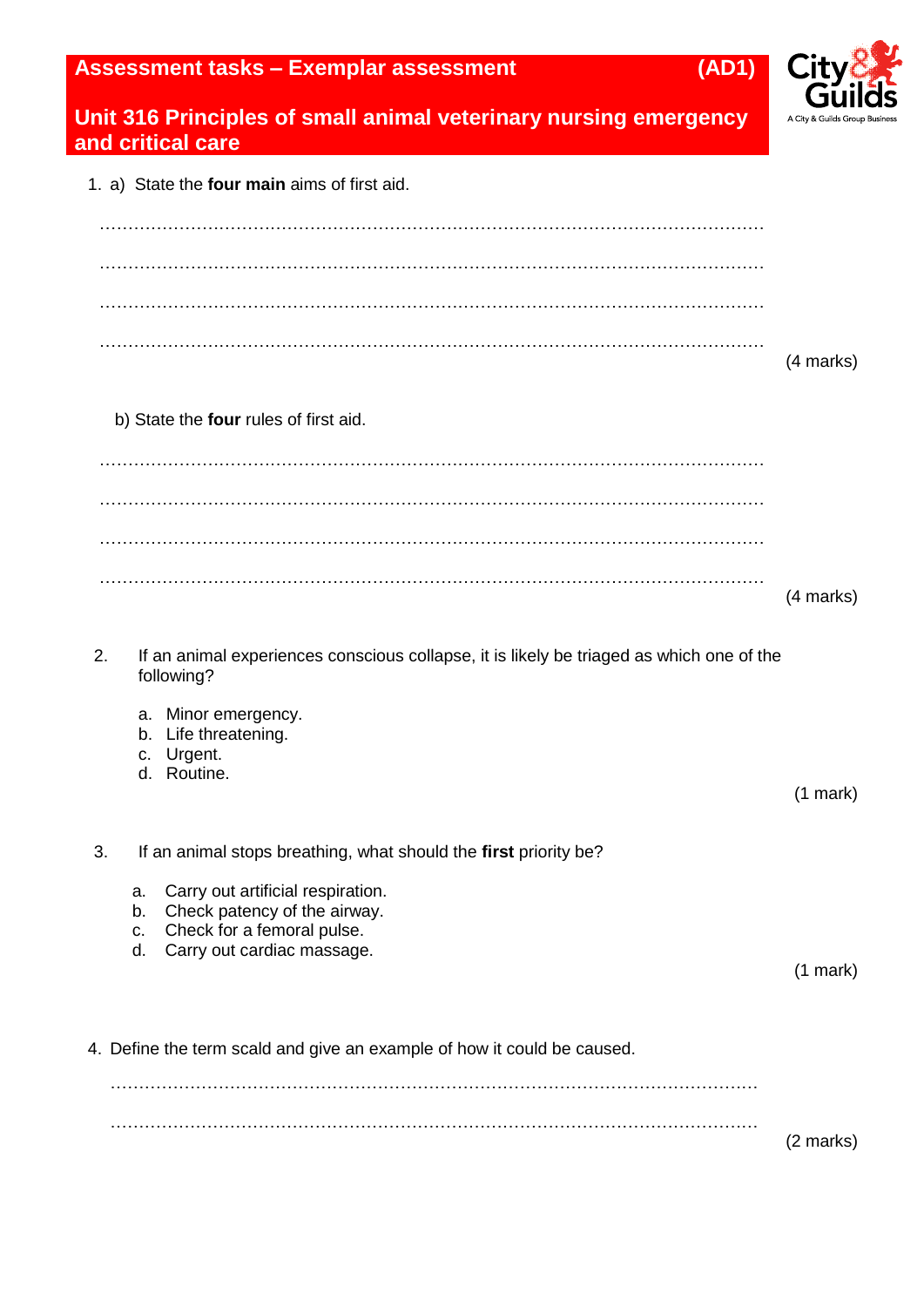## **Assessment tasks – Exemplar assessment (AD1)**



## **Unit 316 Principles of small animal veterinary nursing emergency and critical care**

|    | 5. A treated first aid casualty is presented at the Veterinary Practice.<br>Briefly explain how the patient's condition should be systematically evaluated. |                    |
|----|-------------------------------------------------------------------------------------------------------------------------------------------------------------|--------------------|
|    |                                                                                                                                                             |                    |
|    |                                                                                                                                                             |                    |
|    |                                                                                                                                                             |                    |
|    |                                                                                                                                                             | (4 marks)          |
| 6. | Which one of the following drugs should <b>not</b> be on a crash trolley in a pre-drawn syringe?                                                            |                    |
|    | a. Atropine.<br>b. Pethidine.                                                                                                                               |                    |
|    | c. Lignocaine.<br>d. Adrenaline.                                                                                                                            |                    |
|    |                                                                                                                                                             | $(1 \text{ mark})$ |
|    |                                                                                                                                                             |                    |

7. Which one of the following locations is **most** suitable for storing a 'crash box or trolley'?

- a. Reception area.
- b. Staff room.
- c. Dispensary.
- d. Prep room.

8. You are tasked with monitoring a critical care patient who is deemed 'stable'. Identify **eight** areas that should be monitored in relation to overall care.

……………………………………………………………………………………………………… ……………………………………………………………………………………………………… ……………………………………………………………………………………………………… ……………………………………………………………………………………………………… ……………………………………………………………………………………………………… ……………………………………………………………………………………………………… ……………………………………………………………………………………………………… ………………………………………………………………………………………………………

(8 marks)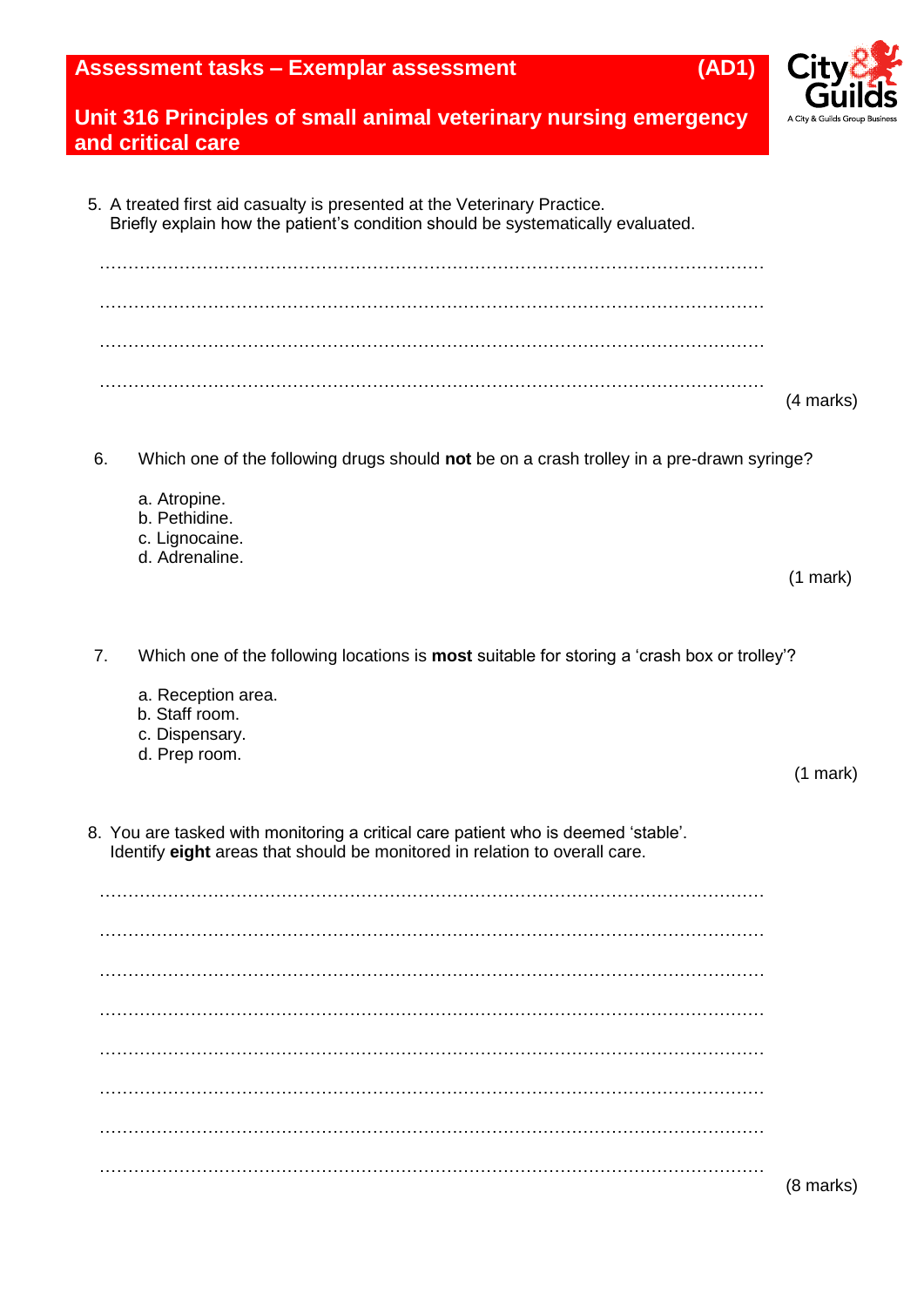| <b>Assessment tasks – Exemplar assessment</b> | (AD1) |
|-----------------------------------------------|-------|
|-----------------------------------------------|-------|



9. There are different types of needles and catheters that can be used to administer IV fluids. State **two** different types and for **each** describe an advantage and a disadvantage of using the method.

| i)<br>Identify six specific visual indications that it might display if it is suffering a transfusion<br>reaction.             |           |
|--------------------------------------------------------------------------------------------------------------------------------|-----------|
| 11. A hospitalised Labrador is receiving a blood transfusion at the Veterinary Practice.                                       |           |
|                                                                                                                                |           |
|                                                                                                                                | (4 marks) |
|                                                                                                                                |           |
|                                                                                                                                |           |
|                                                                                                                                |           |
| 10. Outline the equipment and technique for placing a peripheral intravenous catheter in a conscious<br>dog for fluid therapy. |           |
|                                                                                                                                | (6 marks) |
|                                                                                                                                |           |
|                                                                                                                                |           |
|                                                                                                                                |           |
|                                                                                                                                |           |
|                                                                                                                                |           |
|                                                                                                                                |           |
|                                                                                                                                |           |
|                                                                                                                                |           |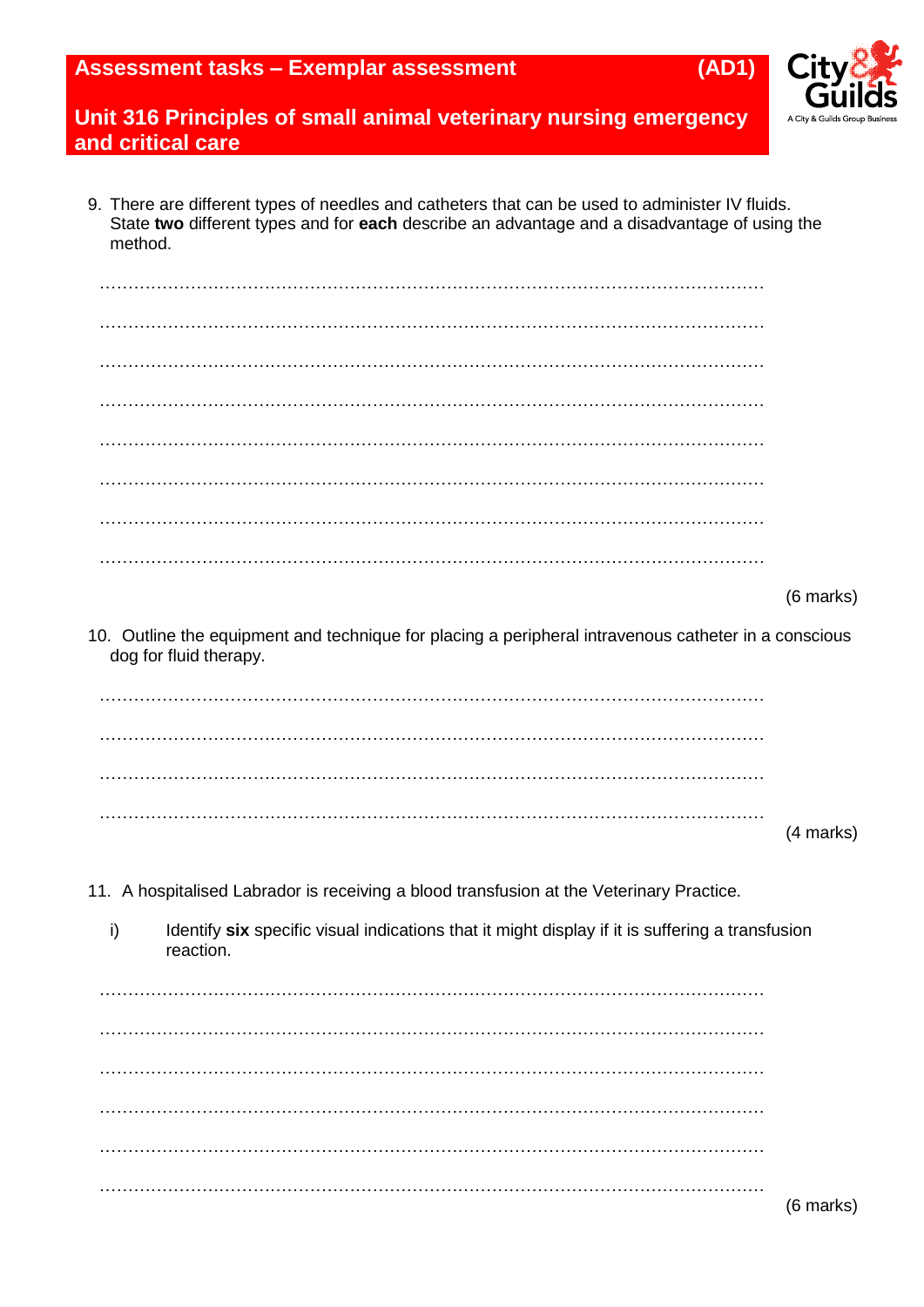

| ii) | Explain the procedure to follow in the above and subsequent treatment that might be<br>administered.                         |               |
|-----|------------------------------------------------------------------------------------------------------------------------------|---------------|
|     |                                                                                                                              |               |
|     |                                                                                                                              |               |
|     |                                                                                                                              | (4 marks)     |
| 12. | Which one of the following medications may be used specifically in emergency therapy of<br>asthmatic crisis or bronchospasm? |               |
|     | a. Dexamethasone.<br>b. Digoxin.<br>c. Dihydrocodeine.<br>d. Diazepam.                                                       |               |
|     |                                                                                                                              | $(1$ mark $)$ |
| 13. | An animal in respiratory distress is best nursed in which recumbency position?                                               |               |
|     | a. Dorsal.<br>b. Sternal.<br>c. Left lateral.                                                                                |               |
|     | d. Right lateral.                                                                                                            | $(1$ mark)    |
| 14. | State two reasons or occasions when an animal might require manual positive pressure<br>ventilation.                         |               |
|     |                                                                                                                              |               |
|     |                                                                                                                              |               |
|     |                                                                                                                              |               |
|     |                                                                                                                              | (2 marks)     |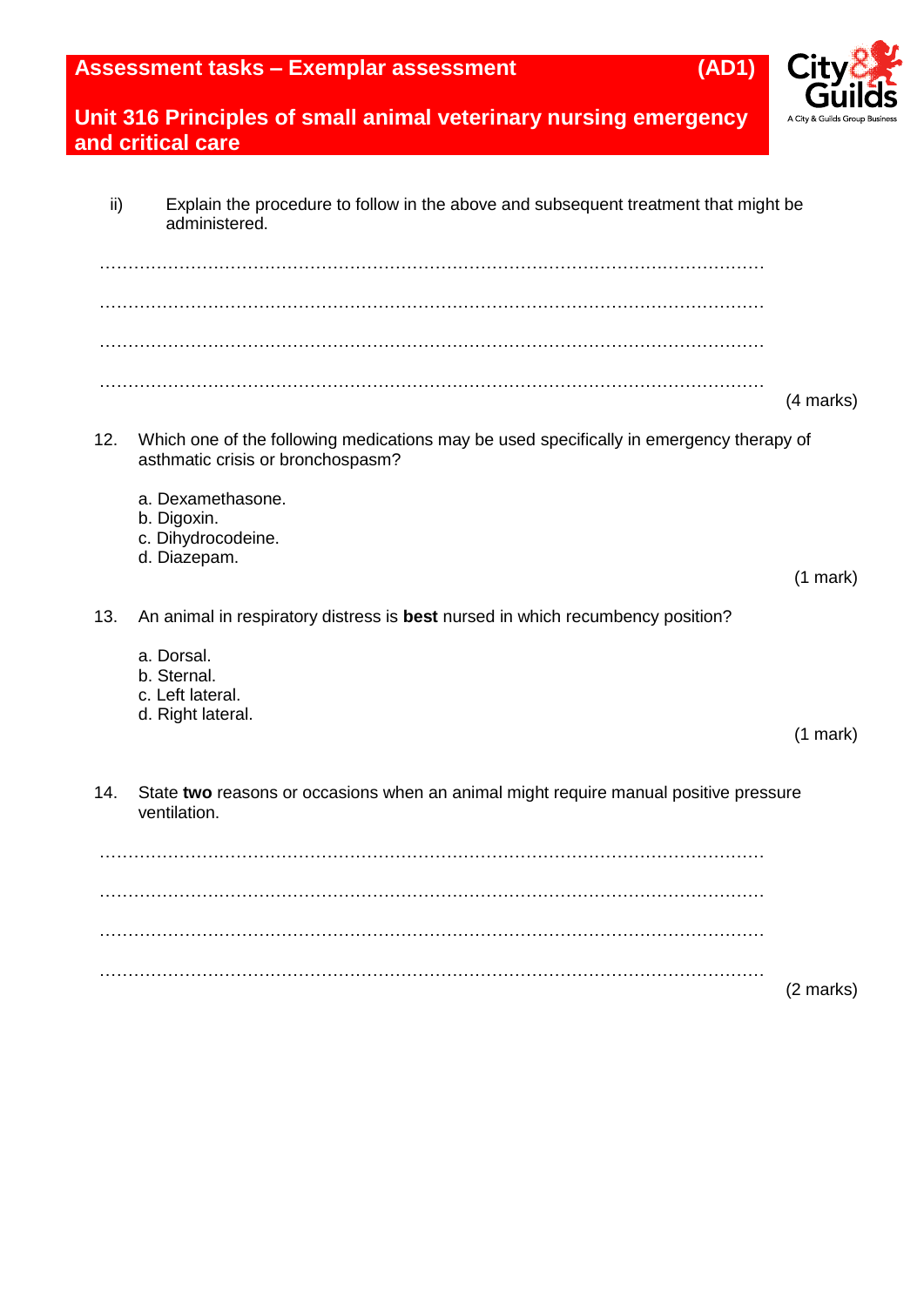

15. A rabbit is presented critically ill after gut stasis and is transferred into your care after being admitted. She is not eating, is very inactive and lethargic. No fluids have been given at this stage.

Summarise in not more than 200 words your intensive nursing care and monitoring of this rabbit in your intensive care ward. Within your summary, consider how the nursing care may<br>differ from that of a cat or dog. (10 marks) differ from that of a cat or dog.

(10 marks)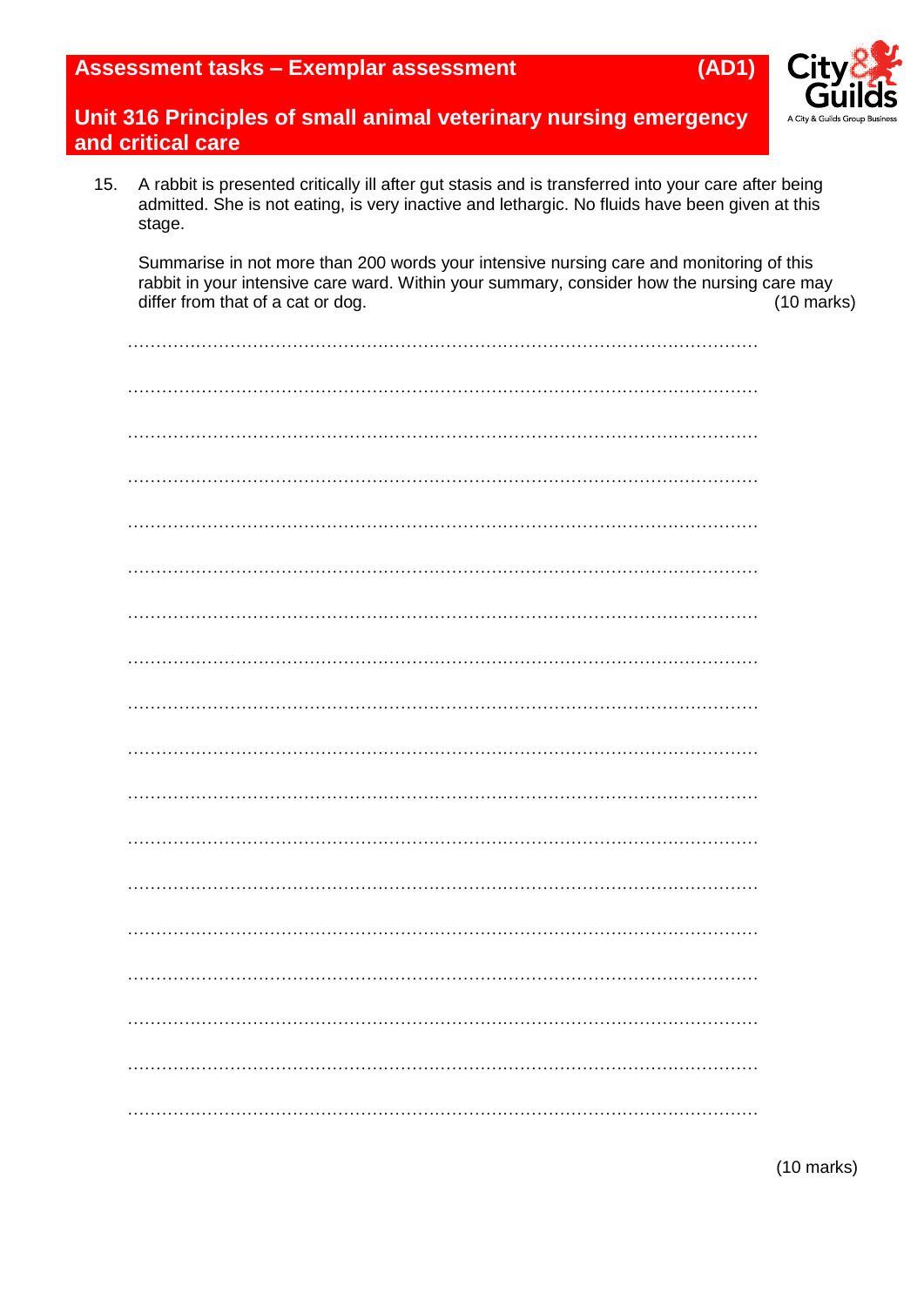**Assessment grading profile and marking criteria – Exemplar (AD2)**



**Unit 316 Principles of small animal veterinary nursing emergency and critical care**

#### **Note to centres:**

*This document contains the following exemplar materials.* 

- *Grading profile for centres to use when marking assignments internally.*
- *Garking guide for the internally marked test.*

*All centre-devised assessments in this qualification are graded pass/fail with the percentage to achieve a pass indicated in the Unit sections of the Qualification Handbook. The minimum percentage to achieve for this particular assessment (Unit 316 Principles of small animal veterinary nursing emergency and critical care) is 50% for the case study and 65% for the internally marked test.*

*Please note that In order to achieve a pass candidates must meet, as a minimum, all the relevant assessment criteria as stated in the unit section of the Qualification Handbook. The grading profile and marking guides detailed in this document can be used as supplementary information when marking the centre-devised assignments. Centres may devise their own grading profile and marking schemes and may seek guidance and advice from their External Quality Assurer (EQA). Grading profiles should use as the basis the criteria provided in this document. All centre-devised assessments must be internally quality assured.*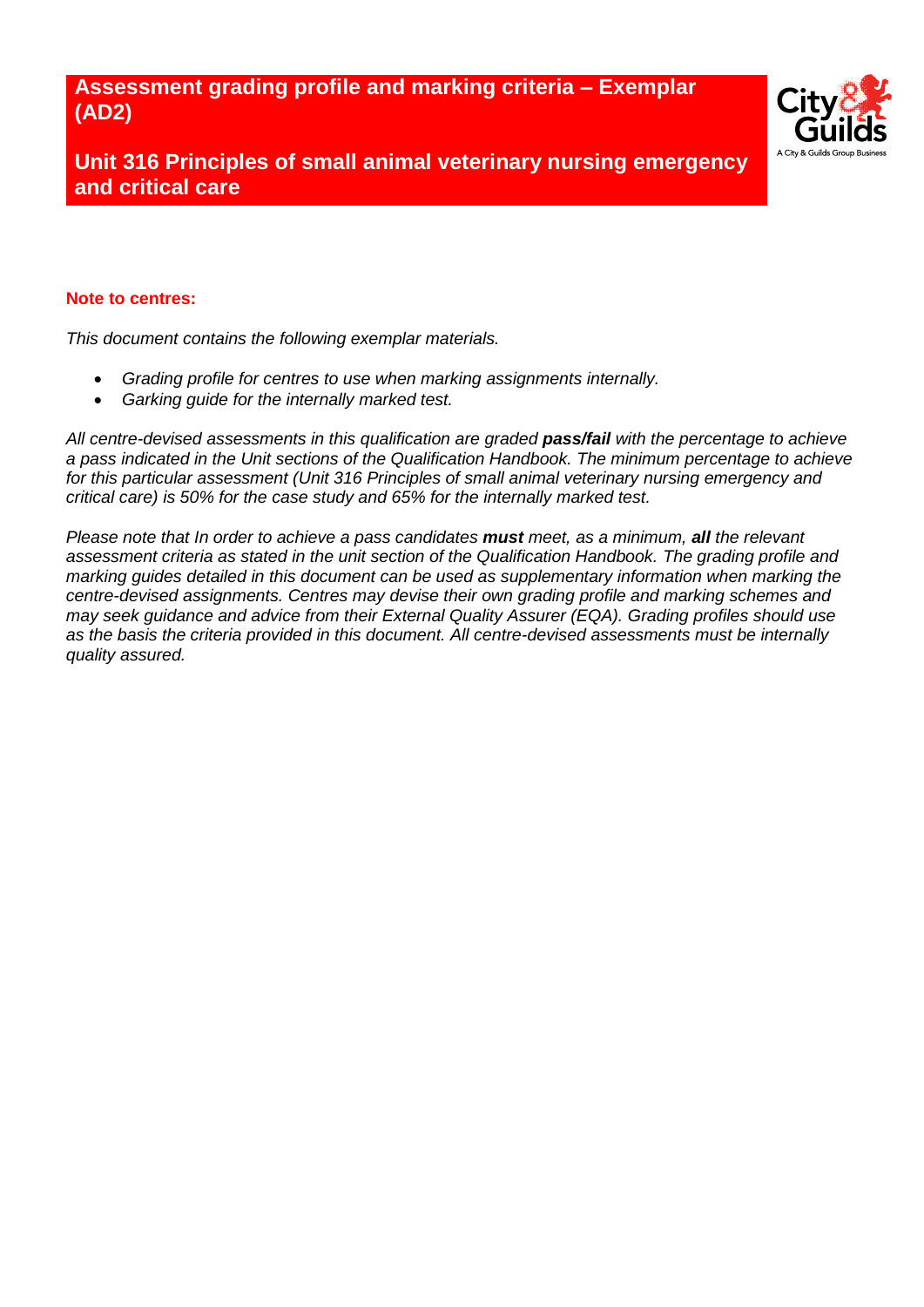| <b>Qualification</b>                                                      | <b>Assessment title</b>                                                   |
|---------------------------------------------------------------------------|---------------------------------------------------------------------------|
| Level 3 Diploma in Veterinary Nursing (7457)                              | <b>Unit 316</b>                                                           |
|                                                                           | Principles of small animal veterinary nursing emergency and critical care |
| <b>Unit 316</b>                                                           |                                                                           |
| Principles of small animal veterinary nursing emergency and critical care | <b>Version</b>                                                            |
|                                                                           | <b>Exemplar</b>                                                           |
|                                                                           |                                                                           |
| <b>Centre Name</b>                                                        | <b>Candidate Name</b>                                                     |
|                                                                           |                                                                           |
| <b>Centre Number</b>                                                      | <b>Candidate number</b>                                                   |

The assignment covers the following assessment criteria: 2.1, 2.2, 3.1, 4.1, 4.2, 4.3, 5.1, 6.1

**Task 1** in this assessment is marked against the following **five** criteria.

- 1. Use of current specialist and clinical knowledge
- 2. Discussion and handling of issues
- 3. Written expression
- 4. Use of supporting literature and materials
- 5. Overall achievement of assessment criteria

**Each** criterion carries 20 marks. To achieve a pass, candidates must achieve a minimum of 10 marks (50%) for **each** of the **five** criteria. Where the candidates do not achieve the minimum marks required for **each** criterion, they have not achieved the requirement for a pass and should be given an opportunity to re-take the assessment at a later date after a suitable period of revision.

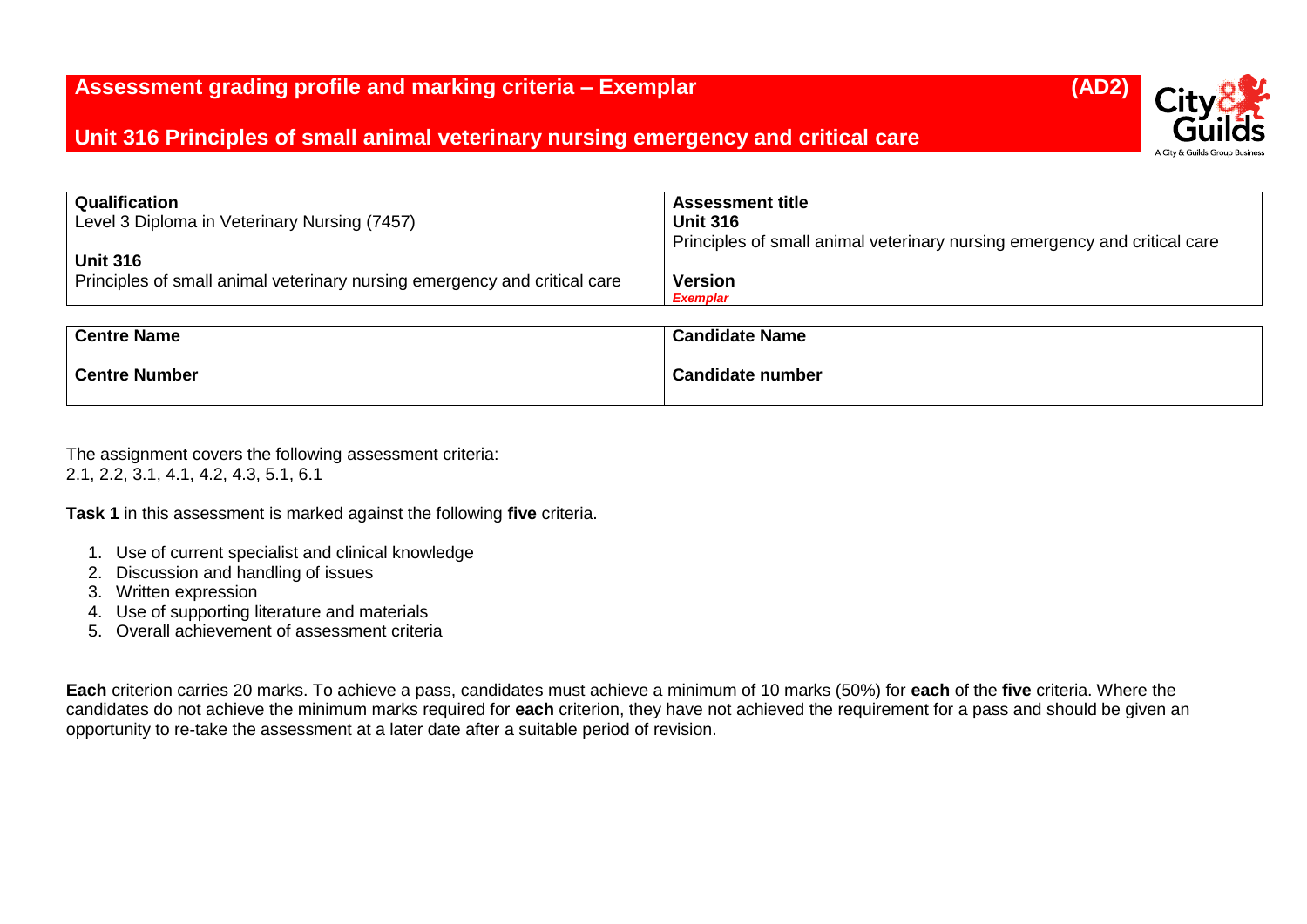

| Criteria     | Fail                                                                                      |                                                                                   | <b>Pass</b>                                                                                            |                                                                                   |                                                                                                       |
|--------------|-------------------------------------------------------------------------------------------|-----------------------------------------------------------------------------------|--------------------------------------------------------------------------------------------------------|-----------------------------------------------------------------------------------|-------------------------------------------------------------------------------------------------------|
|              | 0-4 marks<br>$(0\% - 20\%)$                                                               | $5 - 9$ marks<br>$(25\% - 45\%)$                                                  | $10 - 13$ marks<br>$(50\% - 65\%)$                                                                     | $14 - 17$ marks<br>$(70\% - 85\%)$                                                | $18 - 20$ marks<br>$(90\% - 100\%)$                                                                   |
|              | Inadequate evidence of<br>relevant knowledge base                                         | Poor evidence of<br>theoretical knowledge;<br>inclusion of irrelevant<br>material | Relevant and sufficient<br>knowledge base; shows<br>evidence of appropriate<br>application to practice | Reflects on knowledge base and<br>consistently applies it to clinical<br>practice | Evaluates and reflects upon<br>current knowledge in order<br>to reach fresh insights into<br>practice |
| $\mathbf{2}$ | A poor quality piece of<br>work with little evidence of<br>knowledge and<br>comprehension | Elementary understanding<br>of issues but shows poor<br>ability to reflect        | Sound understanding of issues.<br>Some attempt to reflect on<br>own performance                        | Competent and reflective<br>handling of material but largely<br>uncritical        | Competent and reflective<br>handling of material;<br>demonstrates developing<br>critical skills       |
| 3            | Poorly expressed and<br>obscure piece of work                                             | Meaning obscured and<br>does not always get to the<br>point                       | Meaning clear but does not get<br>to the point in the most<br>effective way                            | Gets to the point and meaning<br>clear                                            | Meaning clear and points are<br>competently illustrated                                               |
| 4            | Little or no evidence of use<br>of supporting literature and<br>materials                 | Marginal use of<br>supporting literature and<br>materials                         | All assessment criteria<br>achieved with some marginal<br>aspects                                      | Overall standard acceptable with<br>some above average work                       | Work of a consistently high<br>standard throughout                                                    |
| 5            | Poor; no assessment criteria<br>have been achieved                                        | Evidence of superficial<br>achievement in some<br>assessment criteria             | All assessment criteria<br>achieved with some marginal<br>aspects                                      | Overall standard acceptable with<br>some above average work                       | Work of a consistently high<br>standard throughout                                                    |

| <b>Assessor signature &amp; date (when all tasks complete)</b> | *IQA signature & date      |
|----------------------------------------------------------------|----------------------------|
|                                                                | *EQA signature & date      |
|                                                                | Moderator signature & date |

(\*if sampled)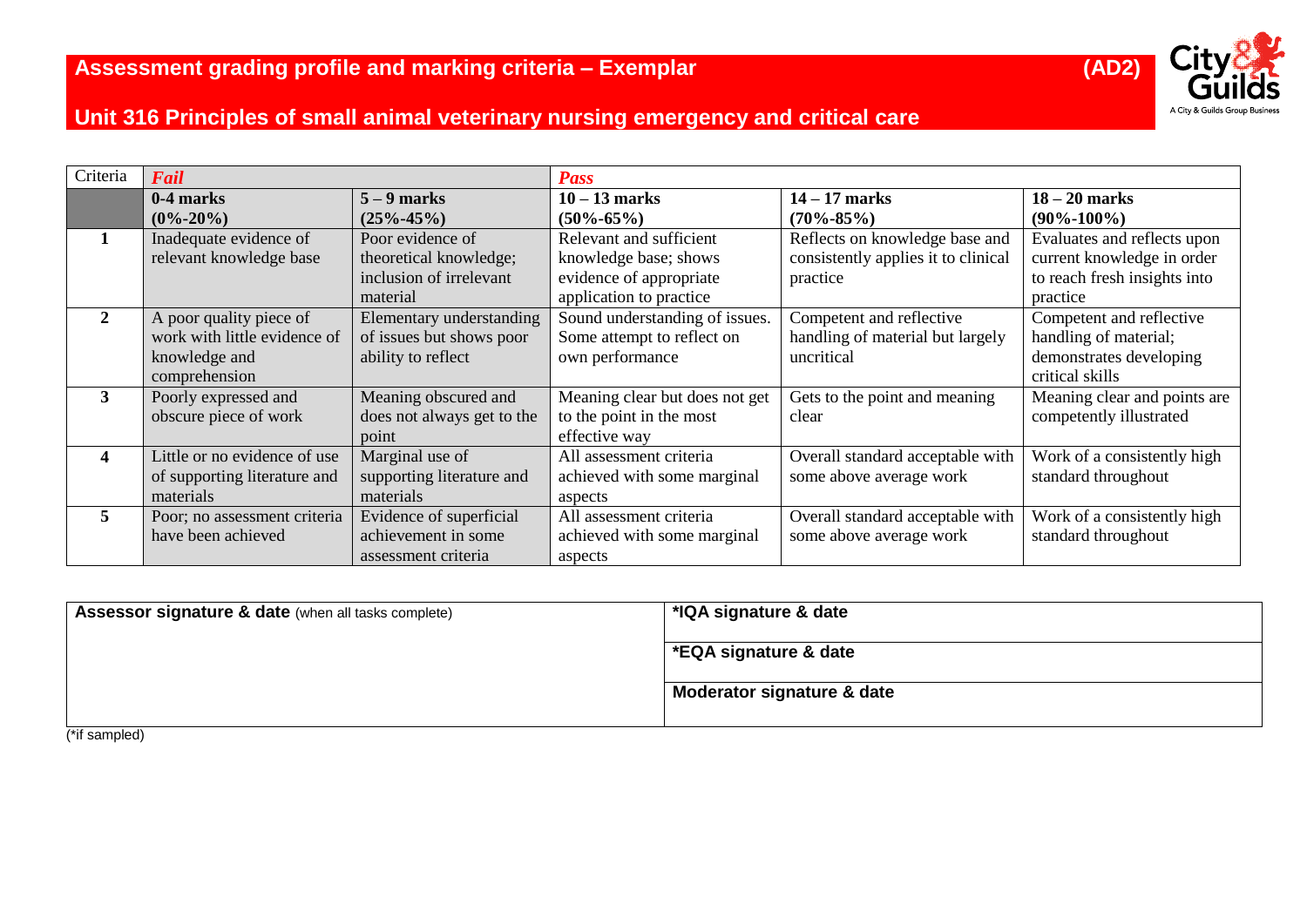

# **Task 2 Knowledge test marking guide for Tutor/Assessor use only**

Below is the marking guide for the knowledge test. Please note that the guide is not exhaustive and that tutors/assessors must exercise their professional judgement when marking candidates' work as to the acceptability of answers.

To achieve a pass, candidates must achieve **65%** (39 marks).

| Question       | <b>Marking guide</b>                                                                    | <b>Total marks</b> |
|----------------|-----------------------------------------------------------------------------------------|--------------------|
| 1a             | mark for each correct answer up to a maximum of 4 marks:                                | 4                  |
|                |                                                                                         |                    |
|                | Preservation of life (1)<br>$\bullet$                                                   |                    |
|                | Prevention of suffering (1)<br>$\bullet$                                                |                    |
|                | Prevention of the deterioration of the patient's condition (1)<br>$\bullet$             |                    |
|                | Relief of acute conditions (1)<br>$\bullet$                                             |                    |
|                | Accept any other suitable answer.                                                       |                    |
| 1 <sub>b</sub> | mark for each correct answer up to a maximum of 4 marks:                                | 4                  |
|                |                                                                                         |                    |
|                | Don't panic (1)<br>$\bullet$                                                            |                    |
|                | Maintain airway (1)<br>$\bullet$                                                        |                    |
|                | Control haemorrhage (1)<br>$\bullet$                                                    |                    |
|                | Contact the veterinary surgeon as soon as possible (1)<br>$\bullet$                     |                    |
|                | Accept any other suitable answer.                                                       |                    |
| $\overline{2}$ | Key: C                                                                                  |                    |
| 3              | Key: B                                                                                  |                    |
| 4              | 1 mark for each correct answer up to a maximum of 2 marks:                              |                    |
|                |                                                                                         |                    |
|                | A burn caused by moist heat or liquid (1) - necrosis of the superficial skin layers (1) |                    |
|                | Accept any other suitable answer.                                                       |                    |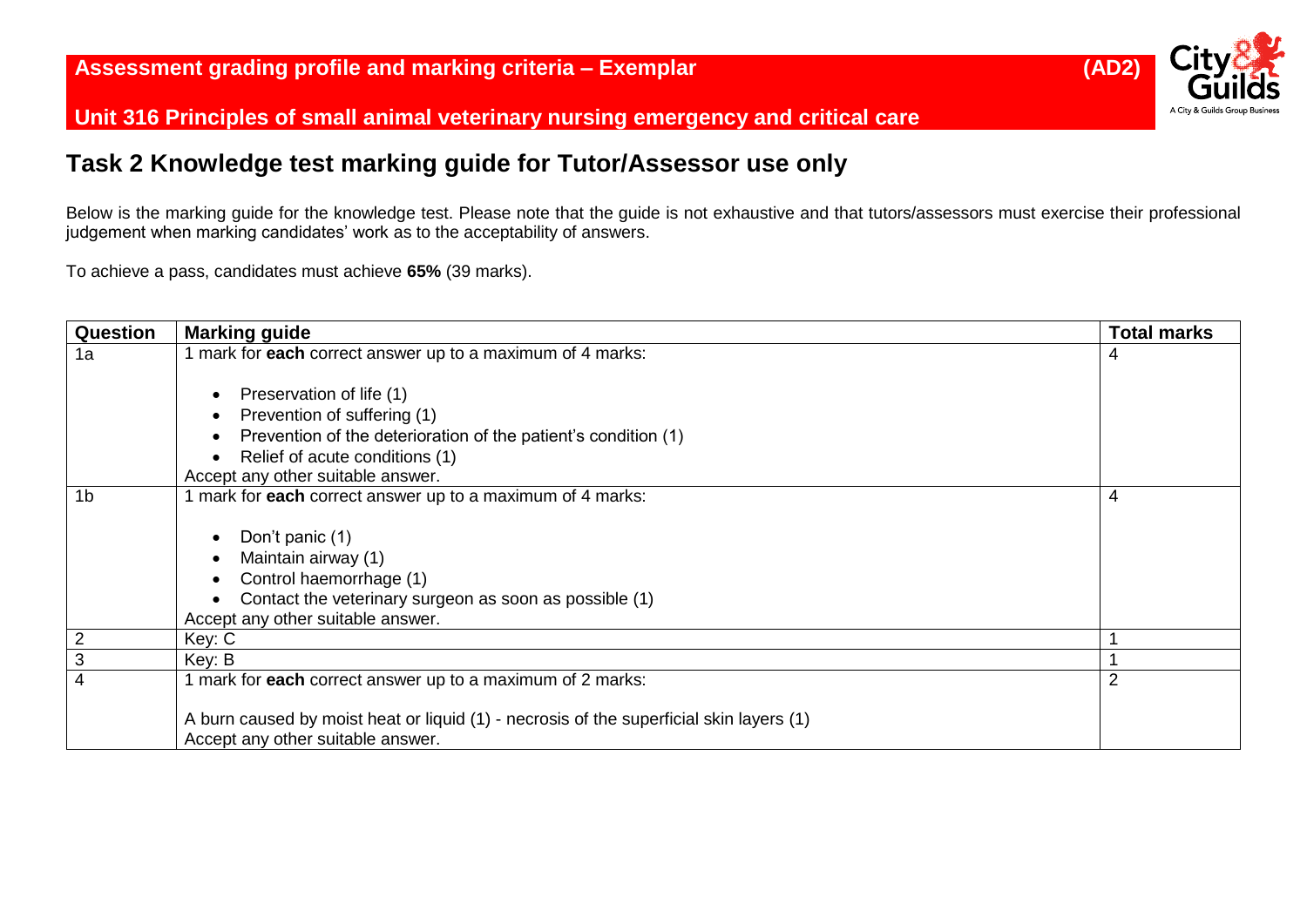

| 5              | mark for each correct answer up to a maximum of 4 marks:                                                                                                                                                                                                                                                                                                                                                                                                                                                                                   | 4 |
|----------------|--------------------------------------------------------------------------------------------------------------------------------------------------------------------------------------------------------------------------------------------------------------------------------------------------------------------------------------------------------------------------------------------------------------------------------------------------------------------------------------------------------------------------------------------|---|
|                | (Sometimes called A CRASH PLAN)<br>Airway - examine oral cavity, pharynx and neck (1)<br>Cardiovascular system - heart rate, pulse rate and quality (1)<br>Respiratory system - respiratory movements, rate and depth (1)<br>Abdomen - bruises, punctures protrusions (1)<br>Spine - neurological examination (1)<br>Head - skull, eyes, ears, nose, teeth and mouth (1)<br>Pelvis - patency, obvious crepitus (1)<br>Limbs - fractures, wounds, dislocations (1)<br>Arteries - red, pulsating (1)<br>Nerves - reflexes, consciousness (1) |   |
| 6              | Accept any other suitable answer.<br>Key: B                                                                                                                                                                                                                                                                                                                                                                                                                                                                                                |   |
| $\overline{7}$ | Key: D                                                                                                                                                                                                                                                                                                                                                                                                                                                                                                                                     |   |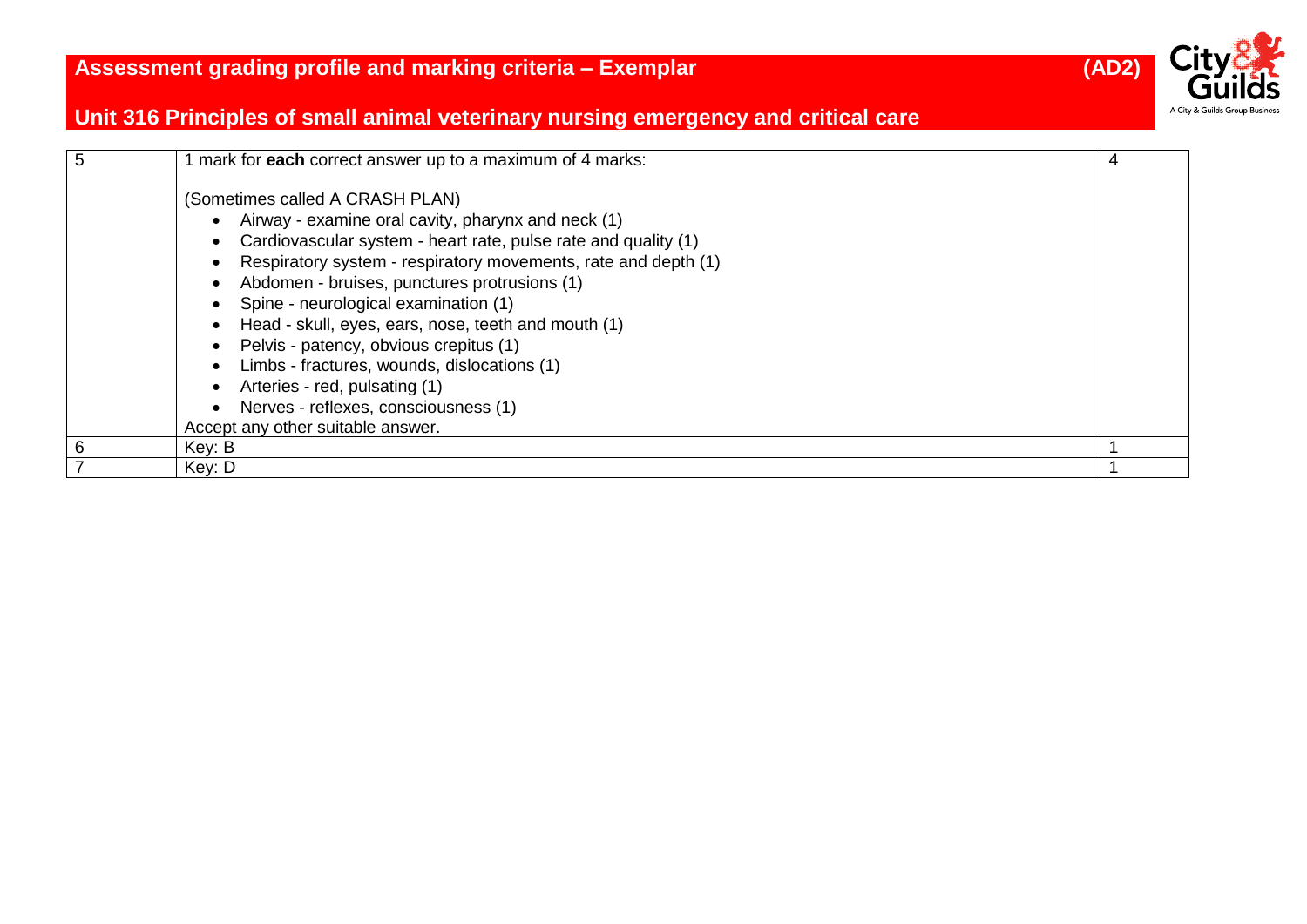

| 8 | 1 mark for each correct answer up to a maximum of 8 marks:                                                          | 8 |
|---|---------------------------------------------------------------------------------------------------------------------|---|
|   | Temperature - core and extremities (1)                                                                              |   |
|   | Heart rate and rhythm (1)                                                                                           |   |
|   | Pulse - central and peripheral (1)                                                                                  |   |
|   | Respiration - depth and rhythm (1)                                                                                  |   |
|   | Oxygen saturation levels/Mucous membrane, colour (1)                                                                |   |
|   | Capillary refill time - normal time less than 2 seconds (1)                                                         |   |
|   | Urinary output (1)                                                                                                  |   |
|   | Appetite (1)                                                                                                        |   |
|   | Pain assessment and control (1)                                                                                     |   |
|   | Bleeding, leakage from wound coverings or dressings (1)                                                             |   |
|   | Swellings (1)                                                                                                       |   |
|   | Tissue perfusion and pressures (1)                                                                                  |   |
|   | Mental state/ Demeanor/conscious level (1)                                                                          |   |
|   | Accept any other suitable answer.                                                                                   |   |
| 9 | 1 mark for the type, 1 mark for an advantage and 1 mark for a disadvantage up to a maximum of 3 marks per type, and | 6 |
|   | 6 in total:                                                                                                         |   |
|   | Needles (1)<br>$\bullet$                                                                                            |   |
|   | $\circ$ Advantage - inexpensive (1)                                                                                 |   |
|   | Disadvantage - can dislodge easily and sharp point can penetrate wall of vein causing fluid to be                   |   |
|   | delivered perivenously (extravasation) (1)                                                                          |   |
|   |                                                                                                                     |   |
|   |                                                                                                                     |   |
|   | Butterfly needles (scalp vein sets) (1)<br>$\bullet$                                                                |   |
|   | o Advantage - can be secured to limb more easily so less likely to cause distress to the animal (1)                 |   |
|   | Disadvantage - sharp so as with needle can cause fluid to be delivered perivenously (1)<br>$\circ$                  |   |
|   | Over the needle catheters (or cannulas) (1)                                                                         |   |
|   | o Advantage                                                                                                         |   |
|   | Used mainly in peripheral veins but can be used in jugular of small cats and dogs (1)                               |   |
|   | Teflon coated so 'relatively' easy to place (1)                                                                     |   |
|   | Can be secured to limb (1)                                                                                          |   |
|   | Less likely to cause phlebitis (1)                                                                                  |   |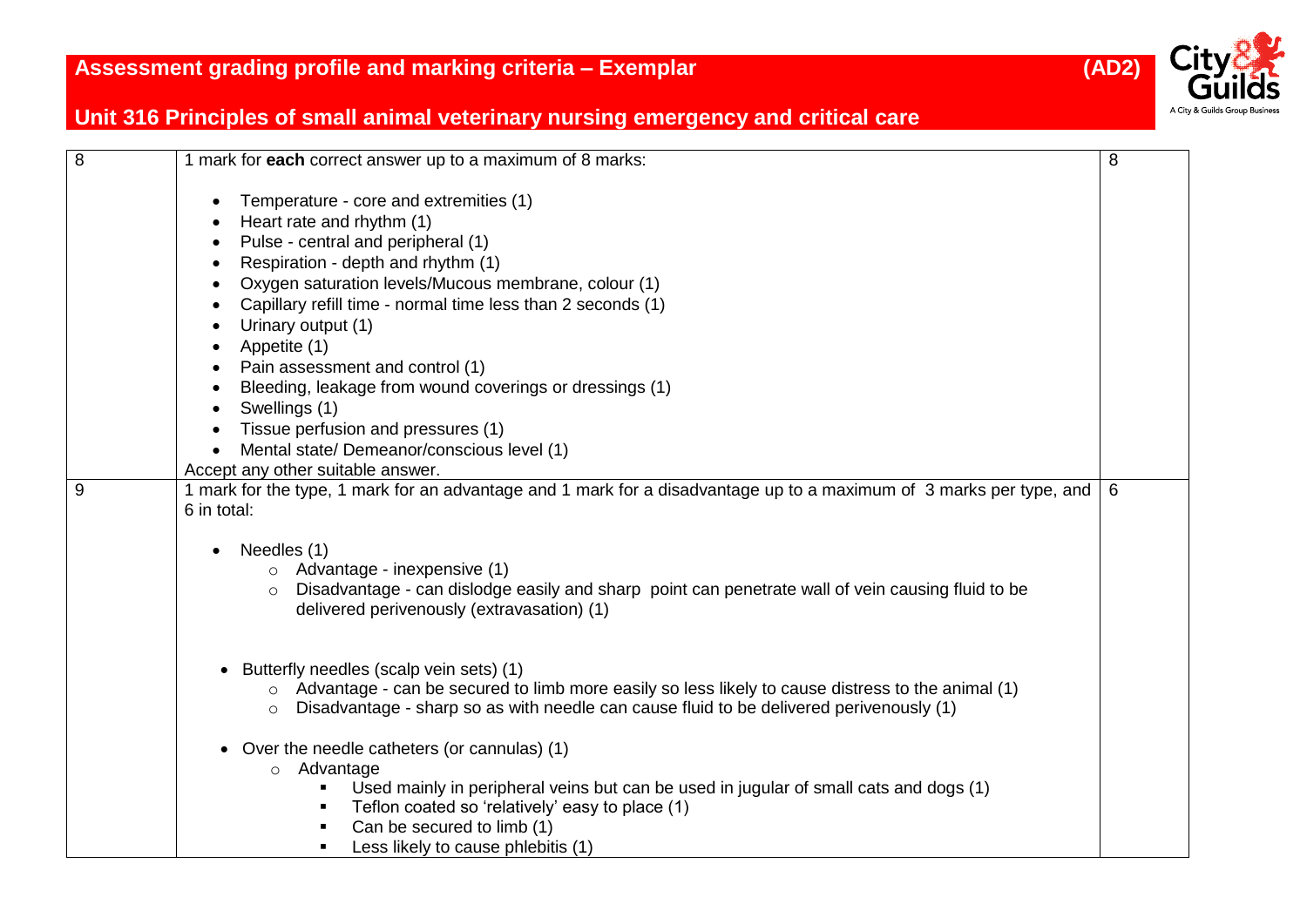

|    | Disadvantage<br>$\circ$<br>Can be bulky (1)<br>Can snag as being introduced (1)<br>Through the needle catheters (or cannulas) (1)<br>o Advantage<br>Longer shaft and therefore more appropriate for jugular vein (1)<br>• Suitable for monitoring central venous pressure (1) |   |
|----|-------------------------------------------------------------------------------------------------------------------------------------------------------------------------------------------------------------------------------------------------------------------------------|---|
|    |                                                                                                                                                                                                                                                                               |   |
|    | Disadvantage<br>$\circ$<br>Can leave haematomas at site of insertion (1)                                                                                                                                                                                                      |   |
|    | Accept any other suitable answer.                                                                                                                                                                                                                                             |   |
| 10 | 1 mark for each correct answer up to a maximum of 4 marks:                                                                                                                                                                                                                    | 4 |
|    |                                                                                                                                                                                                                                                                               |   |
|    | Wash hands (1)                                                                                                                                                                                                                                                                |   |
|    | Gather equipment required (1)                                                                                                                                                                                                                                                 |   |
|    | Put on PPE (1)                                                                                                                                                                                                                                                                |   |
|    | Set up fluid bag and giving set, eg warm, check expiry date, damage, run through (1)                                                                                                                                                                                          |   |
|    | Select suitable gauge catheter (1)                                                                                                                                                                                                                                            |   |
|    | Summon assistance and restrain in accordance with Practice protocol (1)                                                                                                                                                                                                       |   |
|    | Clip site and aseptically prepare (1)                                                                                                                                                                                                                                         |   |
|    | Introduce catheter into vein (1)                                                                                                                                                                                                                                              |   |
|    | Attach T connector or 3 way tap pre heparinised (1)                                                                                                                                                                                                                           |   |
|    | Flush with heparinised saline (1)                                                                                                                                                                                                                                             |   |
|    | Secure with tape (1)                                                                                                                                                                                                                                                          |   |
|    | Connect fluid supply (1)                                                                                                                                                                                                                                                      |   |
|    | Bandage over site/Elizabethan collar/splint (1)                                                                                                                                                                                                                               |   |
|    | Accept any other suitable answer.                                                                                                                                                                                                                                             |   |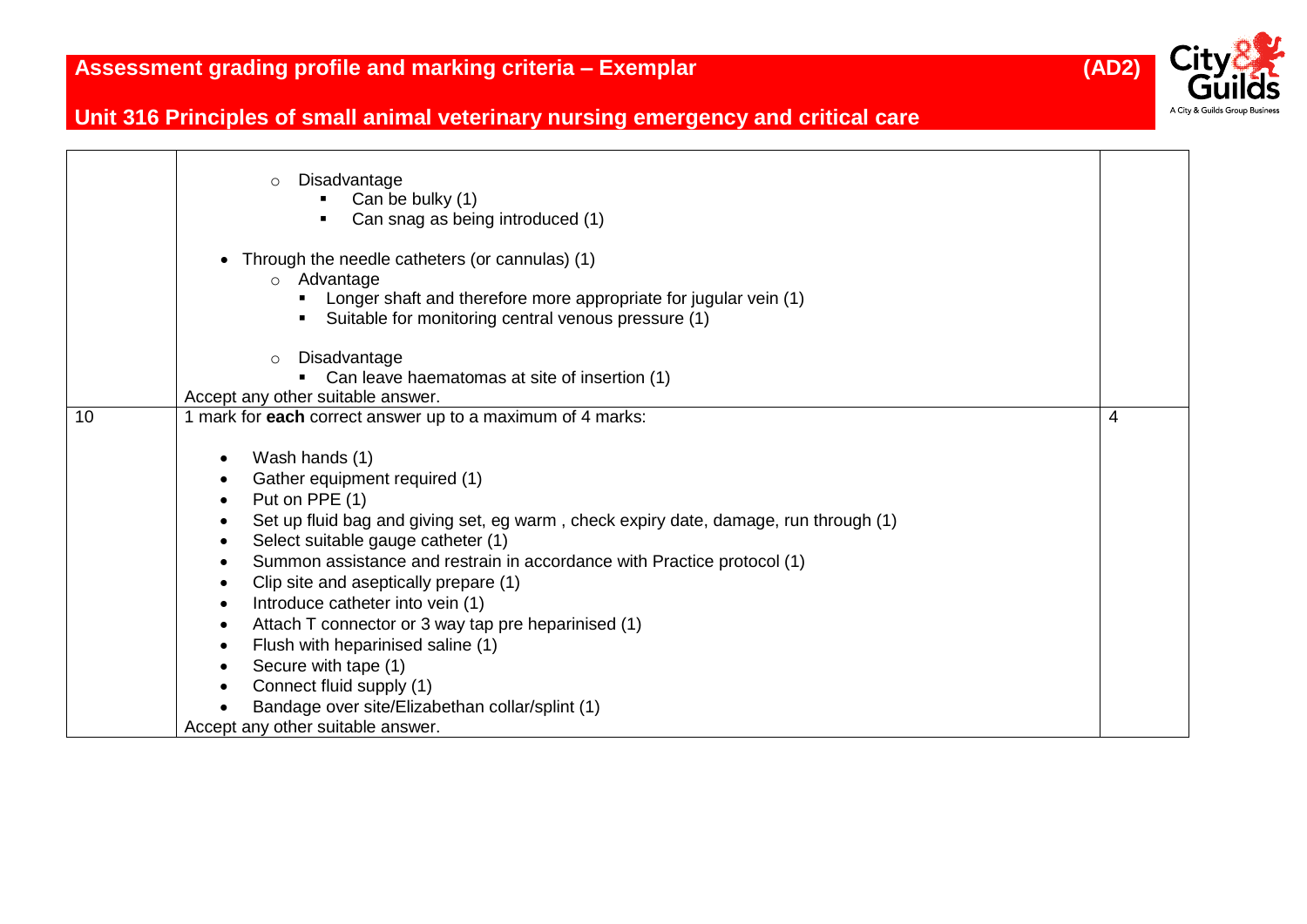

| 11i  | 1 mark for each correct answer up to a maximum of 6 marks:                                                                  | 6              |
|------|-----------------------------------------------------------------------------------------------------------------------------|----------------|
|      | Facial oedema (1)<br>$\bullet$                                                                                              |                |
|      | Urticaria (1)<br>$\bullet$                                                                                                  |                |
|      | Dyspnoea or tachypnoea (1)                                                                                                  |                |
|      | Tachycardia or bradycardia (1)                                                                                              |                |
|      | Discomfort/crying/whimpering (1)                                                                                            |                |
|      | Circling/disorientation/tremors (1)                                                                                         |                |
|      | Vomiting (1)<br>$\bullet$                                                                                                   |                |
|      | Increased temperature (1)                                                                                                   |                |
|      | Collapse (1)                                                                                                                |                |
|      | $\bullet$ Haematuria (1)                                                                                                    |                |
|      | Accept any other suitable answer.                                                                                           |                |
| 11ii | 1 mark for each correct answer up to a maximum of 4 marks:                                                                  | 4              |
|      |                                                                                                                             |                |
|      | Switch off transfusion (1) and summon vet immediately (1). Apply crystalloid therapy (1) and supportive therapy (1) eg.     |                |
|      | corticosteroids, oxygen, antihistamines, adrenaline<br>Accept any other suitable answer.                                    |                |
| 12   | Key: A                                                                                                                      |                |
| 13   | Key: B                                                                                                                      |                |
| 14   | 1 mark for each correct answer up to a maximum of 2 marks:                                                                  | $\overline{2}$ |
|      |                                                                                                                             |                |
|      | Resuscitation in the event of a cardiac/respiratory arrest during intrathoracic surgery (1) following the administration of |                |
|      | neuromuscular blocking agent's respiratory inadequacy (1)                                                                   |                |
|      | Accept any other suitable answer.                                                                                           |                |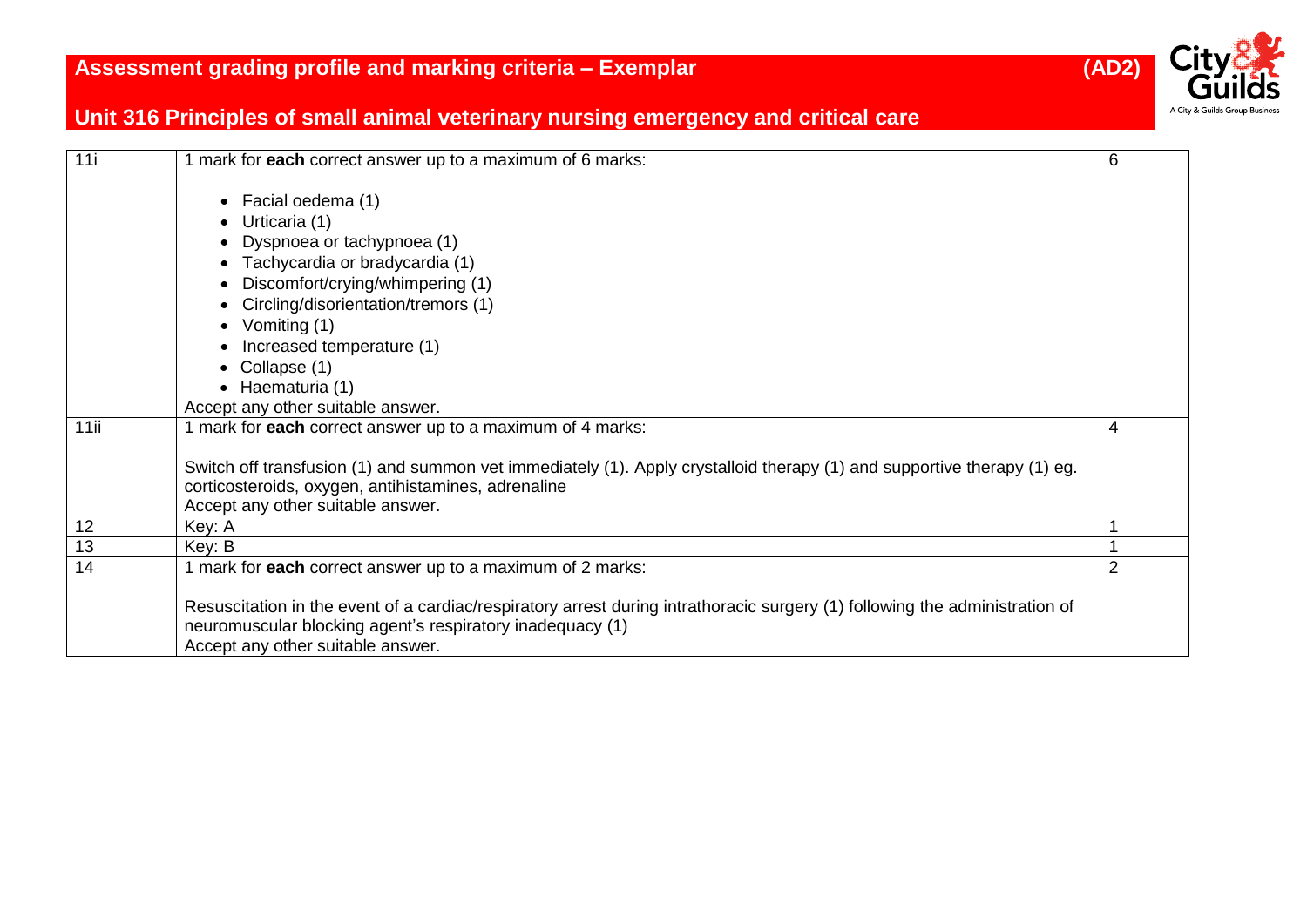

| 15 | <b>Model answer</b>                                                                                                                                                                                                                                                     | 10 |
|----|-------------------------------------------------------------------------------------------------------------------------------------------------------------------------------------------------------------------------------------------------------------------------|----|
|    | Rabbits are prey animals and differ in their nursing needs from cats and dogs because they become stressed very<br>easily and can hide signs of illness. (1)                                                                                                            |    |
|    | I would attempt to reduce stress by placing the rabbit in kennel located away from predators (1), ideally a separate<br>ward, in a draught free location and at floor level (1). I would keep disturbances to a minimum and observe before<br>attempting to handle. (1) |    |
|    | Fluids would need to be administered by placing the catheter in marginal ear vein at rate of 80-100mls/kg/day (1), which<br>is higher than dogs/cats (1). Keeping interventions to minimum will aid medication administration (1).                                      |    |
|    | It is important to get the rabbit eating, pureed baby food may be syringe fed initially to get the gut working/maybe even<br>placement of a feeding tube (1). Normal diet should also be provided (1)                                                                   |    |
|    | Treat for hypothermia, avoid direct heat, warm slowly, an incubator is ideal and lose monitoring of vitals, every 10<br>minutes. (1)                                                                                                                                    |    |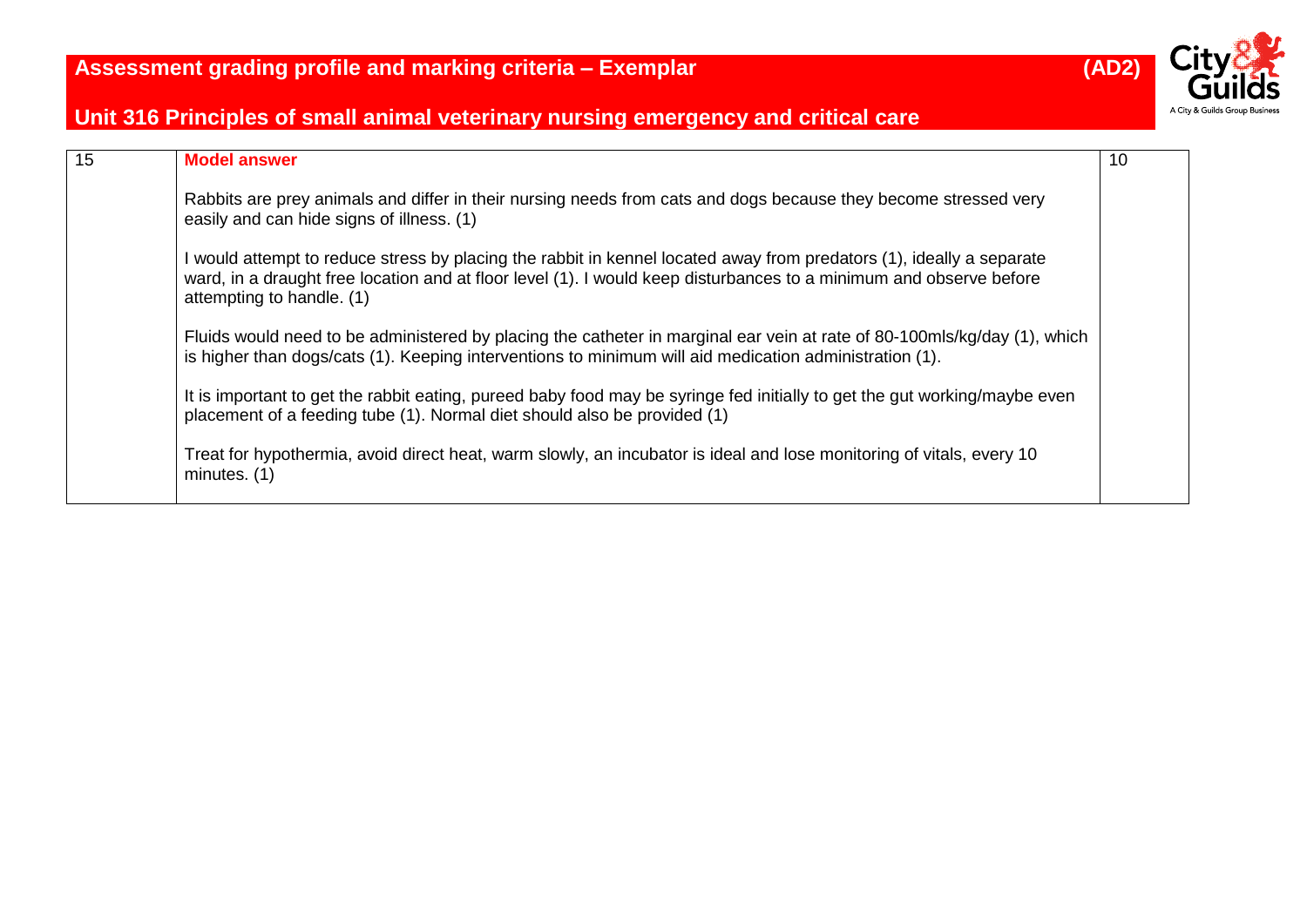

### **Qualification**

Level 3 Diploma in Veterinary Nursing (7457)

### **Unit 316**

Principles of small animal veterinary nursing emergency and critical care

## **Assessment title**

Assignment 316 Principles of small animal veterinary nursing emergency and critical care

#### **Version** *Exemplar*

|                 | <b>Checklist</b>                                                 | <b>Assessor</b><br>initial | <b>IQA</b><br>initial | <b>EQA</b><br>initial* |
|-----------------|------------------------------------------------------------------|----------------------------|-----------------------|------------------------|
|                 | <b>Access</b>                                                    |                            |                       |                        |
| $\mathbf 1$     | The task and candidate instructions are clear and language       |                            |                       |                        |
|                 | used is accessible by the target candidate group.                |                            |                       |                        |
| 2               | The resources required for the task are sufficient and available |                            |                       |                        |
|                 | at the centre.                                                   |                            |                       |                        |
| 3               | The tasks do not require skills beyond the level and             |                            |                       |                        |
|                 | experience of the target candidate group.                        |                            |                       |                        |
|                 | <b>Validity</b>                                                  |                            |                       |                        |
| 4               | The tasks ensure candidates have the opportunity to provide      |                            |                       |                        |
|                 | sufficient evidence to meet the requirements of the grade        |                            |                       |                        |
|                 | offered. All unit assessment criteria are accurately mapped,     |                            |                       |                        |
|                 | and opportunities to meet the grading requirements are           |                            |                       |                        |
|                 | identified.                                                      |                            |                       |                        |
| $5\phantom{.0}$ | The tasks sufficiently represent real vocational tasks for their |                            |                       |                        |
|                 | value to the qualification.                                      |                            |                       |                        |
| 6               | The tasks do not require or credit skills that go beyond the     |                            |                       |                        |
|                 | scope of the unit for the award of the grade.                    |                            |                       |                        |
| $\overline{7}$  | Appropriate conditions are set to assure authentication of       |                            |                       |                        |
|                 | candidate work is possible.                                      |                            |                       |                        |
| 8               | Any time, word limits or other tolerances specific to the        |                            |                       |                        |
|                 | vocational area are clearly shown as guidance or for             |                            |                       |                        |
|                 | assessment, as appropriate for valid assessment of the           |                            |                       |                        |
|                 | learning outcomes of the unit.                                   |                            |                       |                        |
| 9               | The associated grade descriptors are as specified in the unit    |                            |                       |                        |
|                 | specification, and the tasks allow opportunity for the required  |                            |                       |                        |
|                 | grade to be met, The contextualised notes support consistent     |                            |                       |                        |
|                 | and accurate judgements for the task.                            |                            |                       |                        |

To be completed by the Internal Verifier

| <b>Remedial actions required</b> | Date |  |
|----------------------------------|------|--|
|                                  |      |  |

| To be completed by the Assessor |             |
|---------------------------------|-------------|
| Actions taken                   | <b>Date</b> |

To be completed by the Internal Verifier

*I have reviewed the attached assessment and grading criteria against the above checklist and judge them to be fit for purpose, and ready for use.*

| <b>IQA signature</b>                   | <b>Date</b> |
|----------------------------------------|-------------|
| <b>EQA signature*</b><br>(*if sampled) | Date*       |
| <b>Moderator signature</b>             | <b>Date</b> |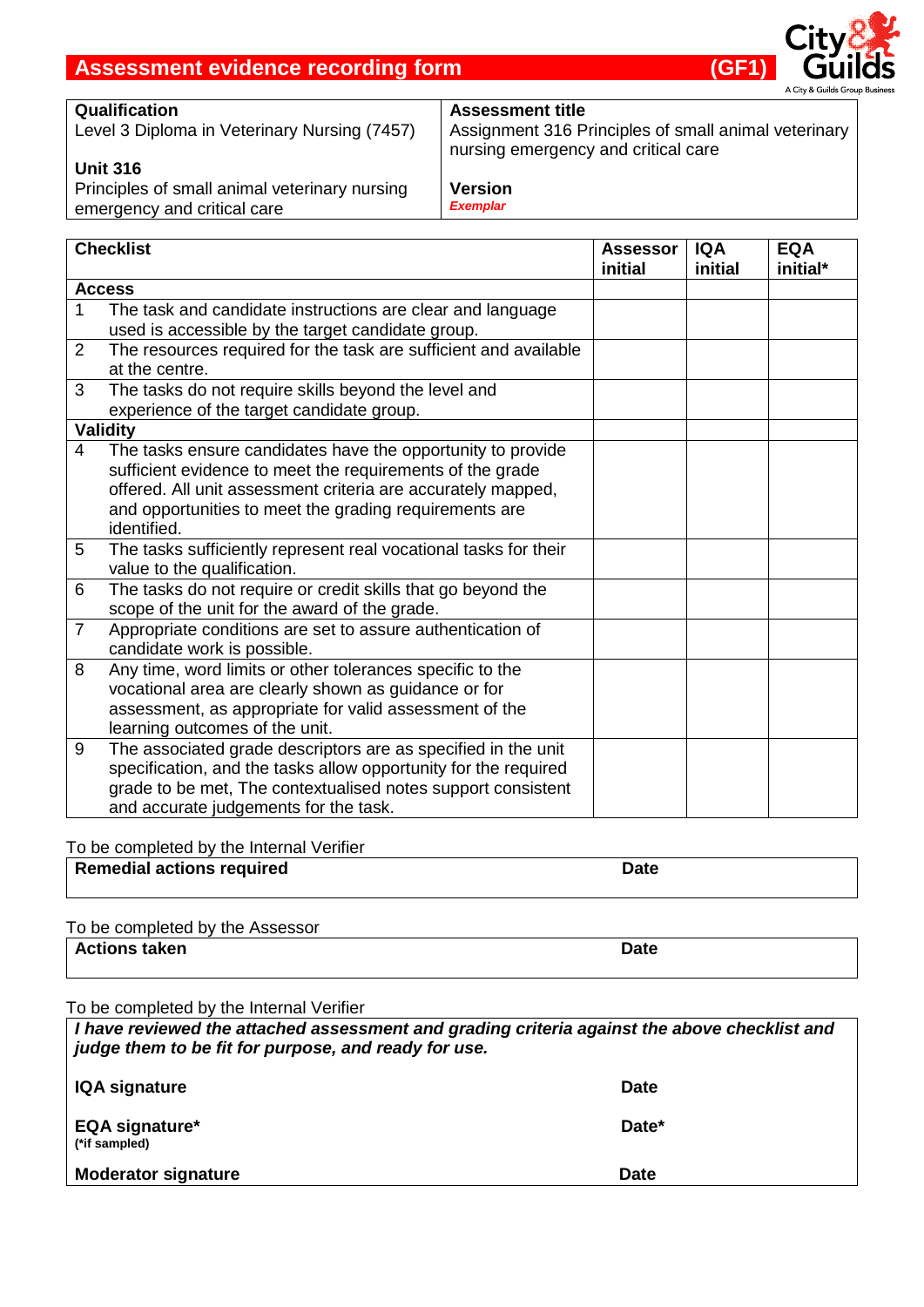## **Assessment unit front and mark sheet (GF2)** (GF2)



| Qualification                                 | <b>Assessment title</b>                                                                     |
|-----------------------------------------------|---------------------------------------------------------------------------------------------|
| Level 3 Diploma in Veterinary Nursing (7457)  | Assignment 316 Principles of small animal veterinary<br>nursing emergency and critical care |
| <b>Unit 316</b>                               |                                                                                             |
| Principles of small animal veterinary nursing | <b>Version</b>                                                                              |
| emergency and critical care                   | <b>Exemplar</b>                                                                             |
|                                               |                                                                                             |
| <b>Centre Name</b>                            | <b>Candidate Name</b>                                                                       |

**Candidate number**

Declaration of authenticity (to be completed by the candidate)

*I confirm that all work submitted is my own, and that I have acknowledged all sources I have used.* 

**Candidate signature Date Date Date Date** 

**Centre Number**

#### **To be completed by Assessor:**

**†All tasks must be passed for the unit to be achieved.**

| Task              | <b>Evidence</b> | Grade       |
|-------------------|-----------------|-------------|
|                   | Case study      | Pass / fail |
| 2                 | Knowledge test  | Pass / fail |
| otal <sup>.</sup> |                 | Pass / fail |

*I confirm that all work was conducted under conditions designed to assure the authenticity of the candidate's work, and am satisfied that, to the best of my knowledge, the work produced is solely that of the candidate.*

*I have judged the assessment against the assessment and grading criteria for this unit and award the candidate the unit grade as calculated above*

| <b>Assessor signature</b>  | <b>Date</b>           |
|----------------------------|-----------------------|
| *IQA signature & date      | *EQA signature & date |
| Moderator signature & date |                       |
| (*if sampled)              |                       |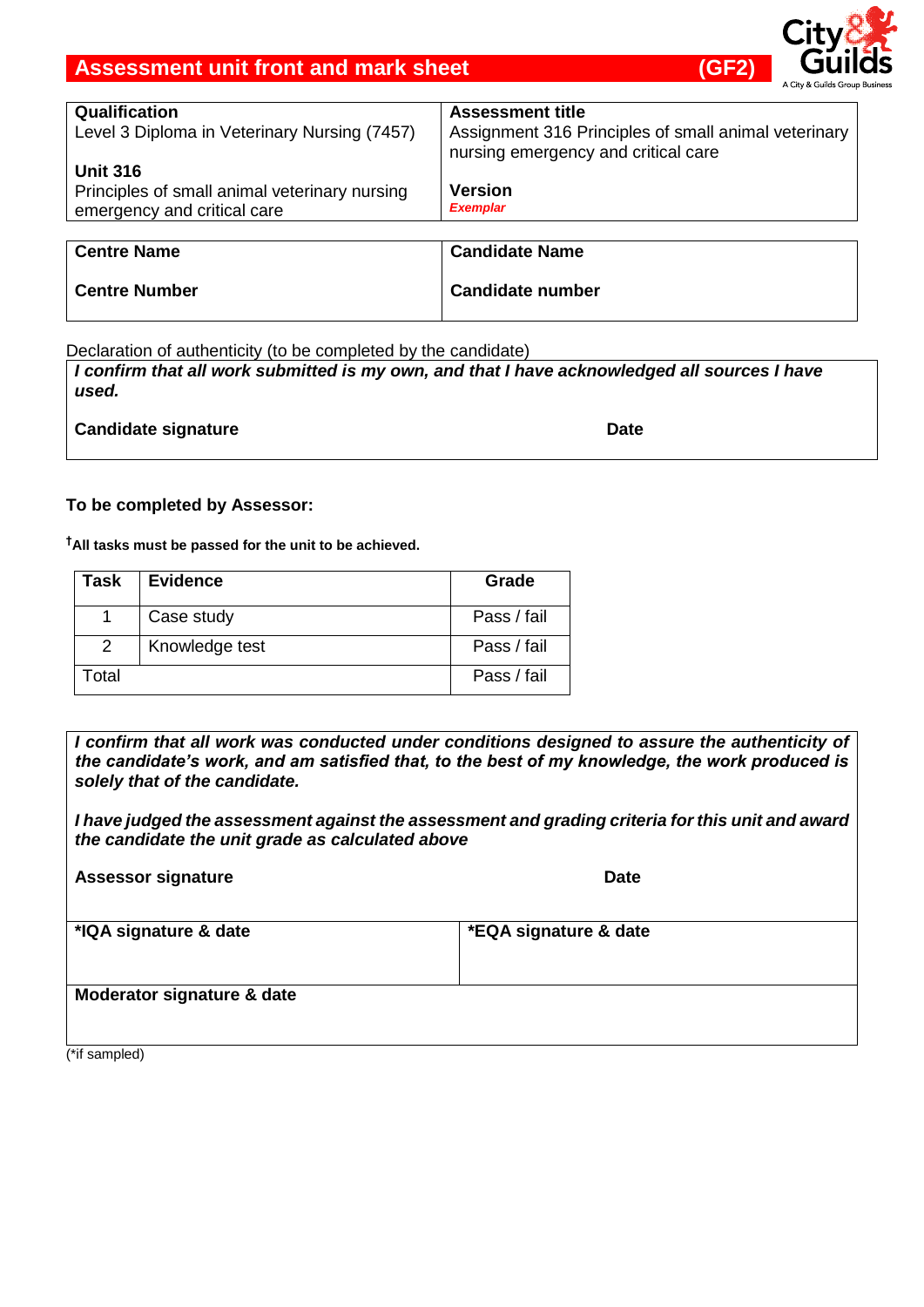## **Assessment task front sheet (GF3)**

| Qualification<br>Level 3 Diploma in Veterinary Nursing (7457)                                   | <b>Assessment title</b><br>Assignment 316 Principles of small animal veterinary<br>nursing emergency and critical care |
|-------------------------------------------------------------------------------------------------|------------------------------------------------------------------------------------------------------------------------|
| <b>Unit 316</b><br>Principles of small animal veterinary nursing<br>emergency and critical care | <b>Version</b><br><b>Exemplar</b>                                                                                      |

| <b>Centre Name</b>   | <b>Candidate Name</b>   |
|----------------------|-------------------------|
| <b>Centre Number</b> | <b>Candidate number</b> |

**Task**

Written case study

#### Declaration of authenticity (to be completed by the candidate)

*I confirm that all work submitted is my own, and that I have acknowledged all sources I have used.* 

**Candidate signature Date Date Date Date** 

#### **Assessor Name**

#### **To be completed by the assessor**

*I confirm that all work was conducted under conditions designed to assure the authenticity of the candidate's work, and am satisfied that, to the best of my knowledge, the work produced is solely that of the candidate.*

*I have judged the assessment against the assessment and grading criteria for this task and award the candidate the grade:*

| <b>Assessor signature</b>  | <b>Date</b>           |  |
|----------------------------|-----------------------|--|
|                            |                       |  |
| *IQA signature & date      | *EQA signature & date |  |
|                            |                       |  |
| Moderator signature & date |                       |  |
|                            |                       |  |
| (*if sampled)              |                       |  |

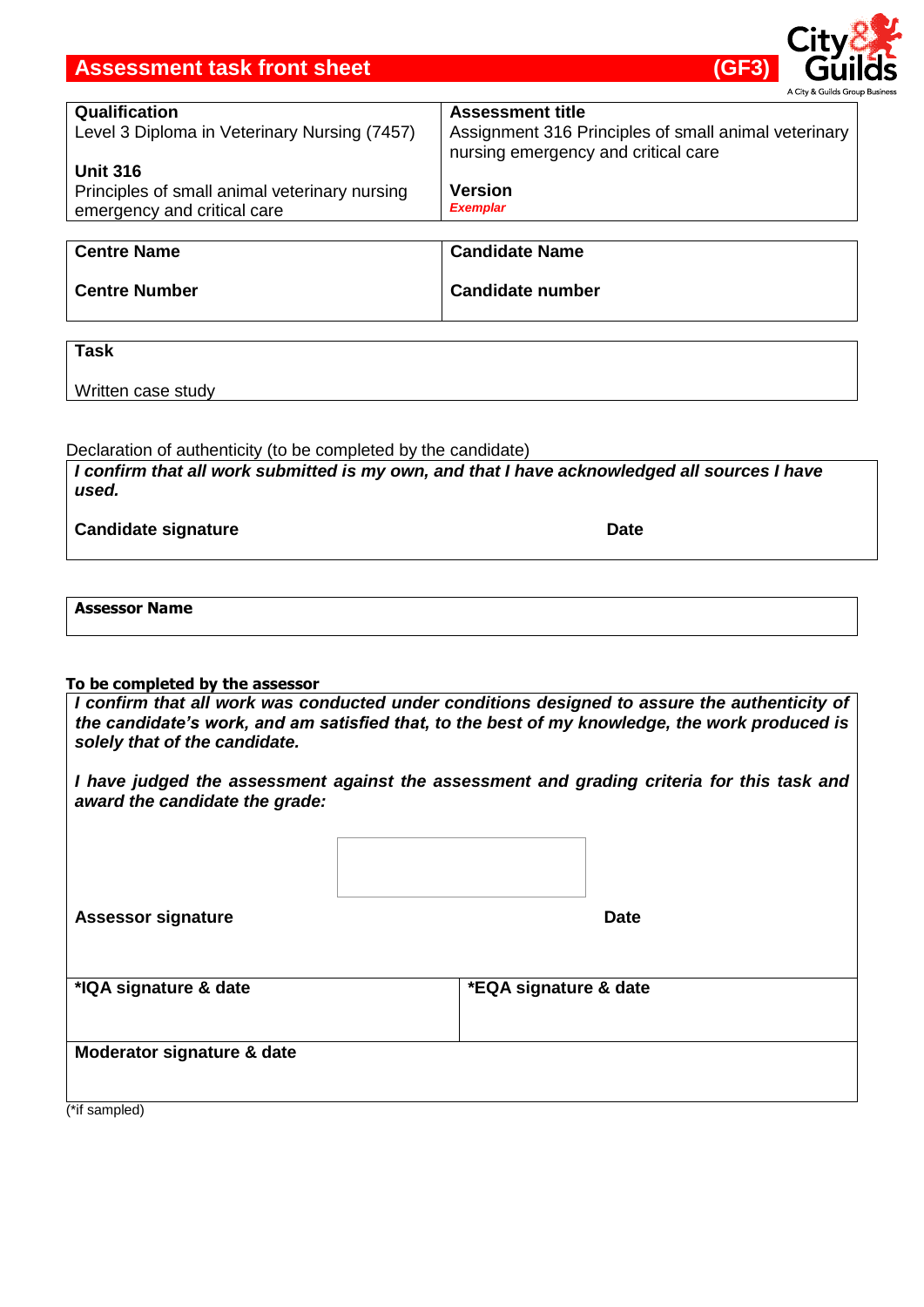## **Assessment unit mark sheet (GF4) Assessment unit mark sheet**



| Qualification                                 | <b>Assessment title</b>                                                                     |
|-----------------------------------------------|---------------------------------------------------------------------------------------------|
| Level 3 Diploma in Veterinary Nursing (7457)  | Assignment 316 Principles of small animal<br>veterinary nursing emergency and critical care |
| <b>Unit 316</b>                               |                                                                                             |
| Principles of small animal veterinary nursing | <b>Version</b>                                                                              |
| emergency and critical care                   | <b>Exemplar</b>                                                                             |
|                                               |                                                                                             |
| <b>Centre Name</b>                            | <b>Candidate Name</b>                                                                       |
|                                               |                                                                                             |
| <b>Centre Number</b>                          | <b>Candidate number</b>                                                                     |

## **To be completed by Assessor:**

**†All tasks must be passed for the unit to be achieved.**

| Task  | <b>Evidence</b>    | Grade <sup>†</sup> |
|-------|--------------------|--------------------|
|       | Written case study | Pass / fail        |
| 2     | Knowledge test     | Pass / fail        |
| Гоtal |                    | Pass / fail        |

| <b>Assessor signature</b>  | <b>Date</b>           |  |
|----------------------------|-----------------------|--|
| *IQA signature & date      | *EQA signature & date |  |
| Moderator signature & date |                       |  |

(\*if sampled)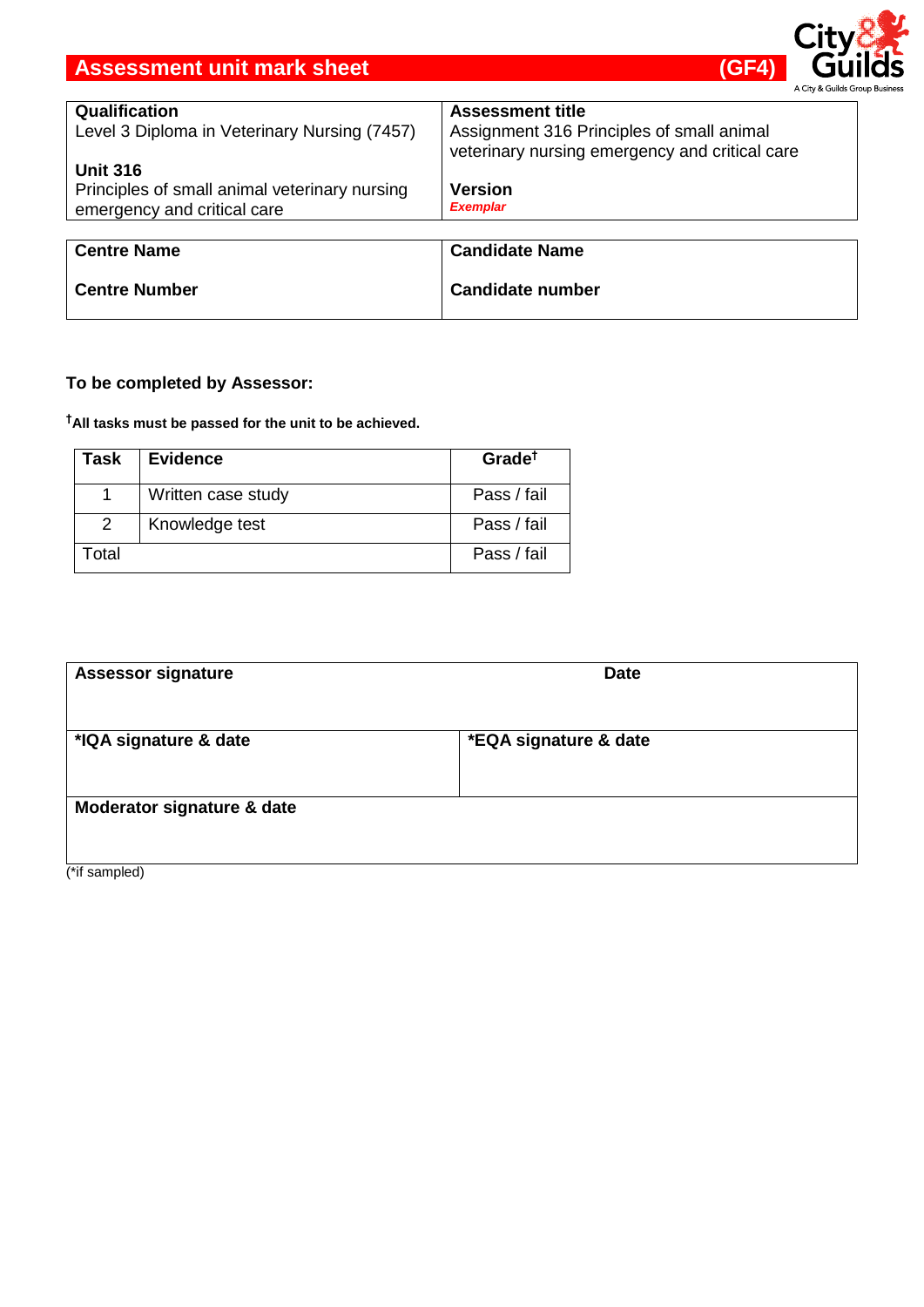

| Qualification                                 | <b>Assessment title</b>                              |
|-----------------------------------------------|------------------------------------------------------|
| Level 3 Diploma in Veterinary Nursing (7457)  | Assignment 316 Principles of small animal veterinary |
| <b>Unit 316</b>                               | nursing emergency and critical care                  |
| Principles of small animal veterinary nursing | <b>Version</b>                                       |
| emergency and critical care                   | <b>Exemplar</b>                                      |
| <b>Candidate Name</b>                         | Assessor name                                        |

| Task &<br>date | Assessor comments/action plan<br>(The assessor should initial after each feedback session) |
|----------------|--------------------------------------------------------------------------------------------|
|                |                                                                                            |
|                |                                                                                            |
|                |                                                                                            |
|                |                                                                                            |
|                |                                                                                            |
|                |                                                                                            |
|                |                                                                                            |
|                |                                                                                            |
|                |                                                                                            |
|                |                                                                                            |
|                |                                                                                            |
|                |                                                                                            |
|                |                                                                                            |
|                |                                                                                            |
|                |                                                                                            |
|                |                                                                                            |
|                |                                                                                            |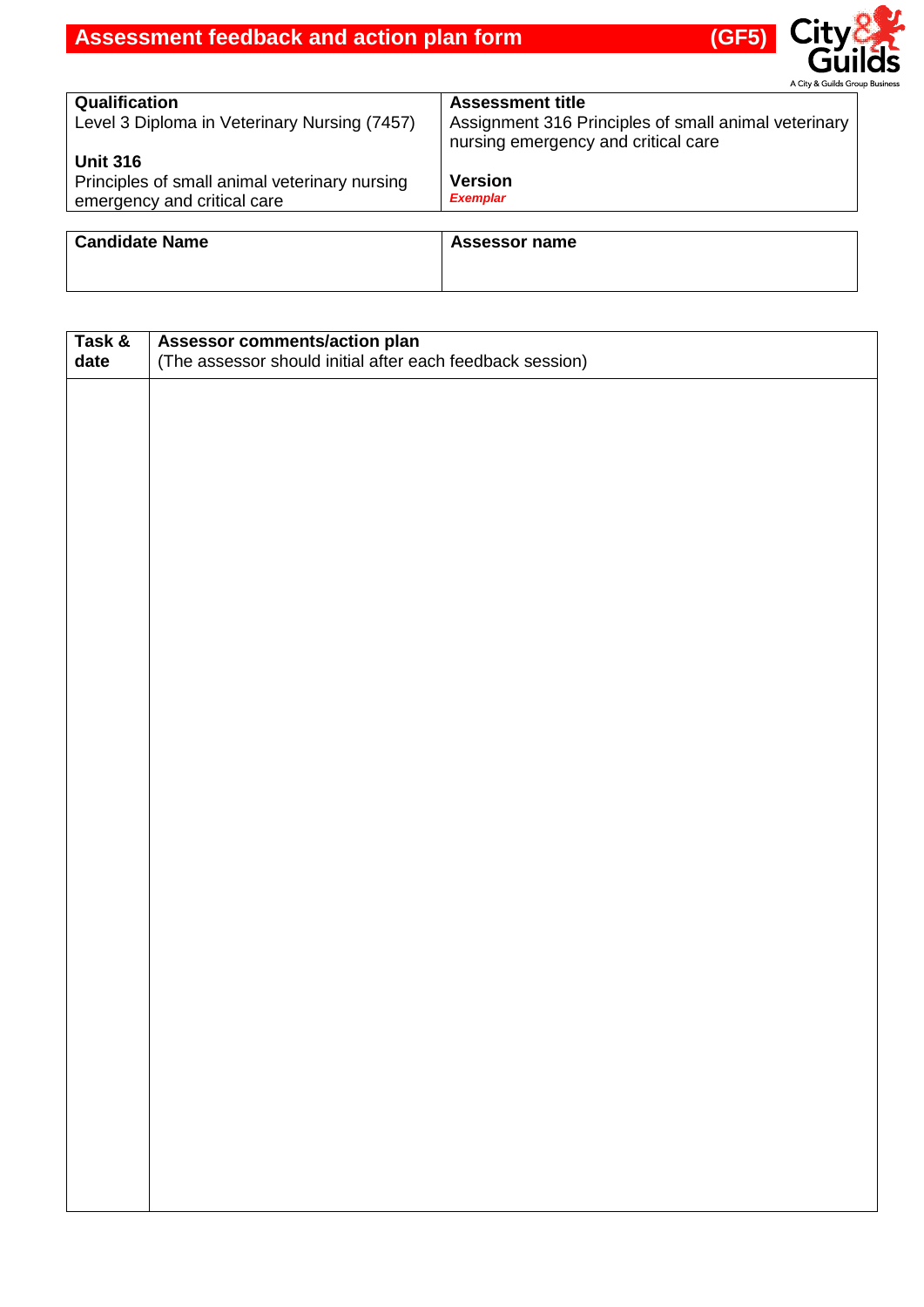

| Task & |                                                                                            |  |
|--------|--------------------------------------------------------------------------------------------|--|
| date   | Assessor comments/action plan<br>(The assessor should initial after each feedback session) |  |
|        |                                                                                            |  |
|        |                                                                                            |  |
|        |                                                                                            |  |
|        |                                                                                            |  |
|        |                                                                                            |  |
|        |                                                                                            |  |
|        |                                                                                            |  |
|        |                                                                                            |  |
|        |                                                                                            |  |
|        |                                                                                            |  |
|        |                                                                                            |  |
|        |                                                                                            |  |
|        |                                                                                            |  |
|        |                                                                                            |  |
|        |                                                                                            |  |
|        |                                                                                            |  |
|        |                                                                                            |  |
|        |                                                                                            |  |
|        |                                                                                            |  |
|        |                                                                                            |  |
|        |                                                                                            |  |
|        |                                                                                            |  |
|        |                                                                                            |  |
|        |                                                                                            |  |
|        |                                                                                            |  |
|        |                                                                                            |  |
|        |                                                                                            |  |
|        |                                                                                            |  |
|        |                                                                                            |  |
|        |                                                                                            |  |
|        |                                                                                            |  |
|        |                                                                                            |  |
|        |                                                                                            |  |
|        |                                                                                            |  |
|        |                                                                                            |  |
|        |                                                                                            |  |
|        |                                                                                            |  |
|        |                                                                                            |  |
|        |                                                                                            |  |
|        |                                                                                            |  |
|        |                                                                                            |  |
|        |                                                                                            |  |
|        |                                                                                            |  |
|        |                                                                                            |  |
|        |                                                                                            |  |
|        |                                                                                            |  |
|        |                                                                                            |  |
|        |                                                                                            |  |
|        |                                                                                            |  |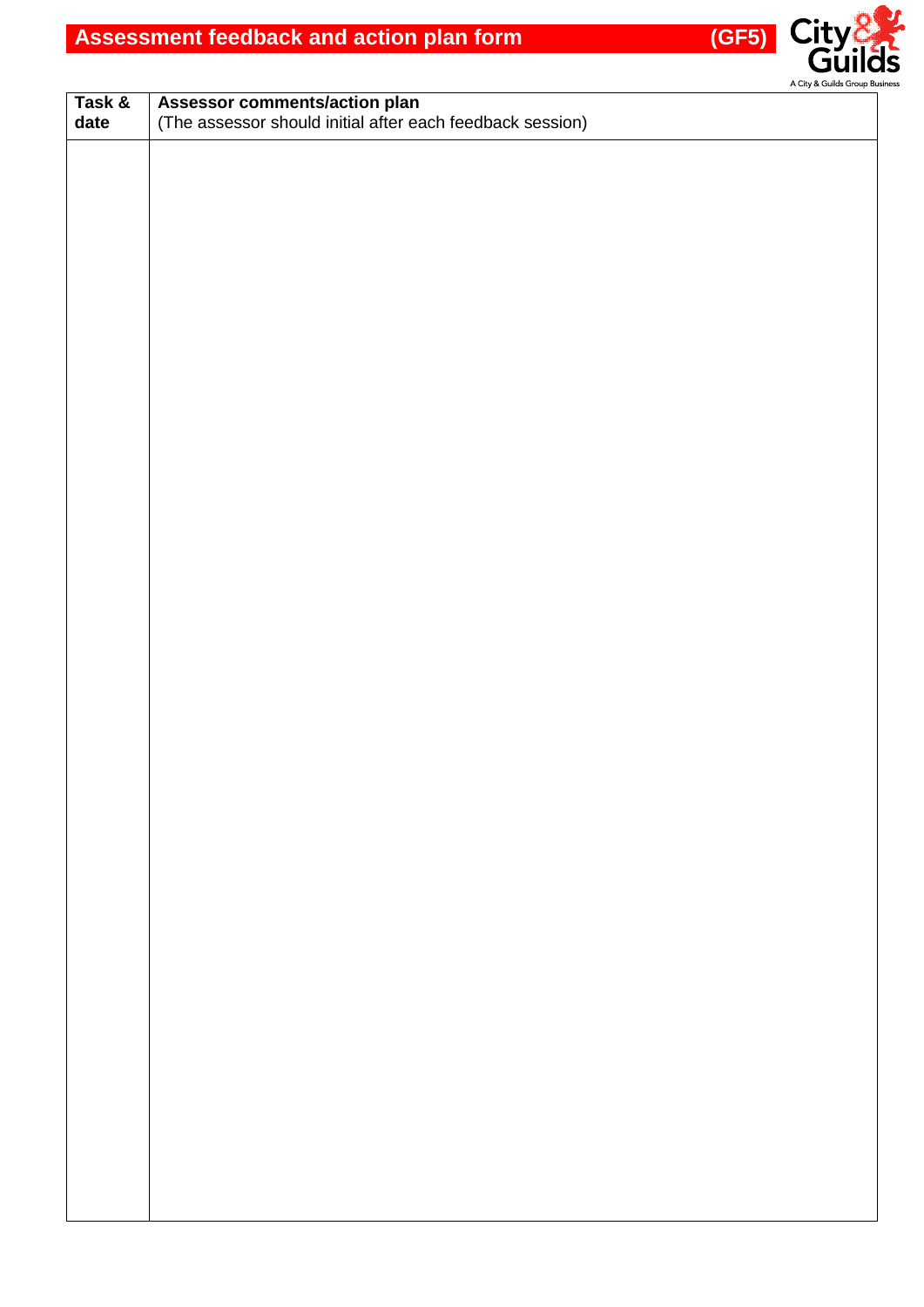

## **Qualification**

Level 3 Diploma in Veterinary Nursing (7457)

| l Centre Name        | <b>Candidate Name</b>   |
|----------------------|-------------------------|
| <b>Centre Number</b> | <b>Candidate number</b> |

# **(To be completed by the candidate)**

| Unit | <b>Assessment title</b> | Date to be<br>handed in | Date handed in   Date achieved |  |  |  |  |
|------|-------------------------|-------------------------|--------------------------------|--|--|--|--|
|      |                         |                         |                                |  |  |  |  |
|      |                         |                         |                                |  |  |  |  |
|      |                         |                         |                                |  |  |  |  |
|      |                         |                         |                                |  |  |  |  |
|      |                         |                         |                                |  |  |  |  |
|      |                         |                         |                                |  |  |  |  |
|      |                         |                         |                                |  |  |  |  |
|      |                         |                         |                                |  |  |  |  |
|      |                         |                         |                                |  |  |  |  |
|      |                         |                         |                                |  |  |  |  |
|      |                         |                         |                                |  |  |  |  |
|      |                         |                         |                                |  |  |  |  |
|      |                         |                         |                                |  |  |  |  |
|      |                         |                         |                                |  |  |  |  |
|      |                         |                         |                                |  |  |  |  |
|      |                         |                         |                                |  |  |  |  |
|      |                         |                         |                                |  |  |  |  |
|      |                         |                         |                                |  |  |  |  |

Completion of this form is **not** mandatory, but should help you keep track of your assessments